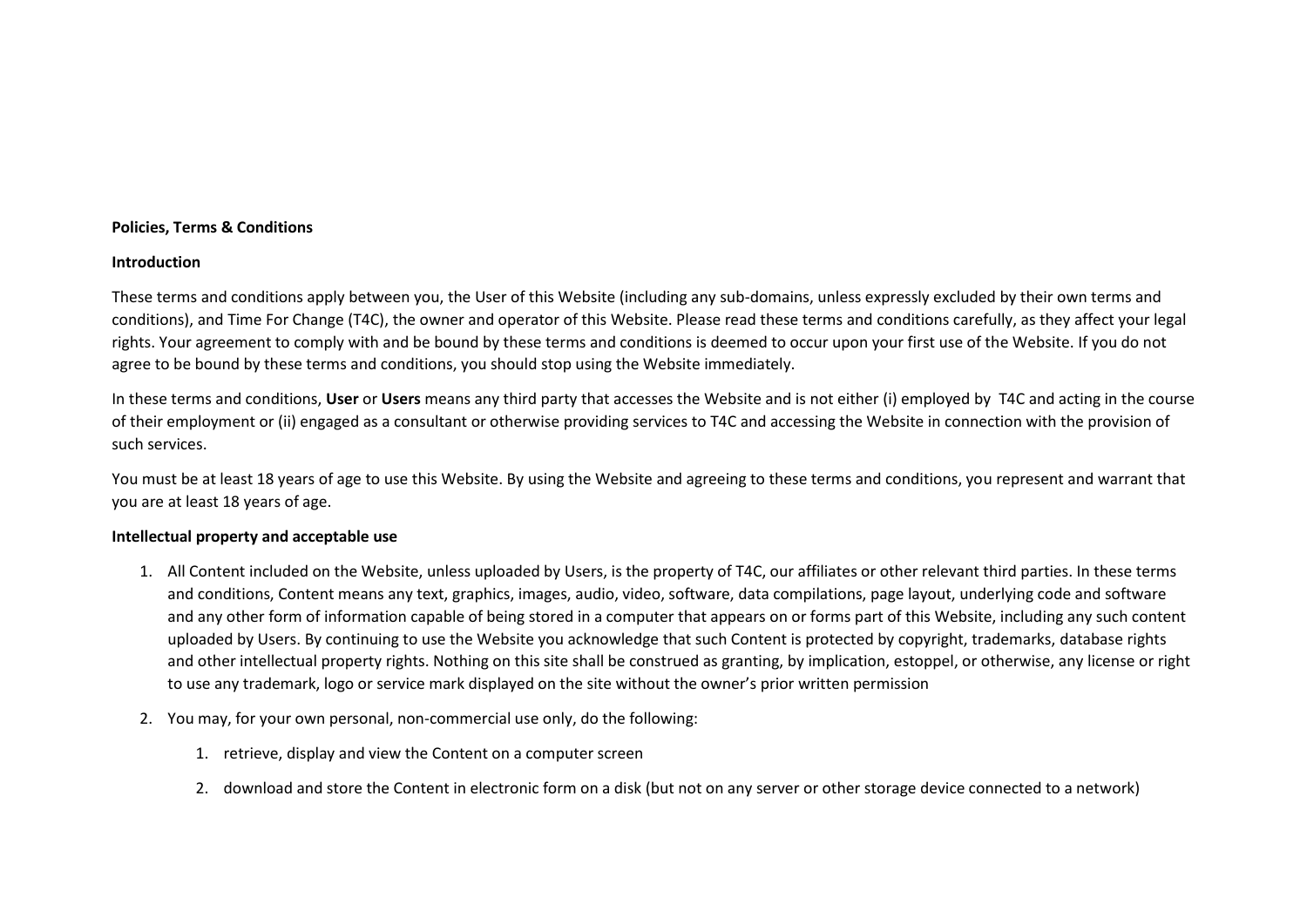- 3. print one copy of the Content
- 3. You must not otherwise reproduce, modify, copy, distribute or use for commercial purposes any Content without the written permission of T4C.

### **Prohibited use**

- 4. You may not use the Website for any of the following purposes:
	- 1. in any way which causes, or may cause, damage to the Website or interferes with any other person's use or enjoyment of the Website;
	- 2. in any way which is harmful, unlawful, illegal, abusive, harassing, threatening or otherwise objectionable or in breach of any applicable law, regulation, governmental order;
	- 3. making, transmitting or storing electronic copies of Content protected by copyright without the permission of the owner.

#### **Registration**

- 5. You must ensure that the details provided by you on registration or at any time are correct and complete.
- 6. You must inform us immediately of any changes to the information that you provide when registering by updating your personal details to ensure we can communicate with you effectively.
- 7. We may suspend or cancel your registration with immediate effect for any reasonable purposes or if you breach these terms and conditions.
- 8. You may cancel your registration at any time by informing us in writing to the address at the end of these terms and conditions. If you do so, you must immediately stop using the Website. Cancellation or suspension of your registration does not affect any statutory rights.

### **Privacy Policy and Cookies Policy**

9. Use of the Website is also governed by our Privacy Policy and Cookies Policy, which are incorporated into these terms and conditions by this reference. To view the Privacy Policy and Cookies Policy, please see below.

#### **Availability of the Website and disclaimers**

10. Any online facilities, tools, services or information that T4C makes available through the Website (the **Service**) is provided "as is" and on an "as available" basis. We give no warranty that the Service will be free of defects and/or faults. To the maximum extent permitted by the law, we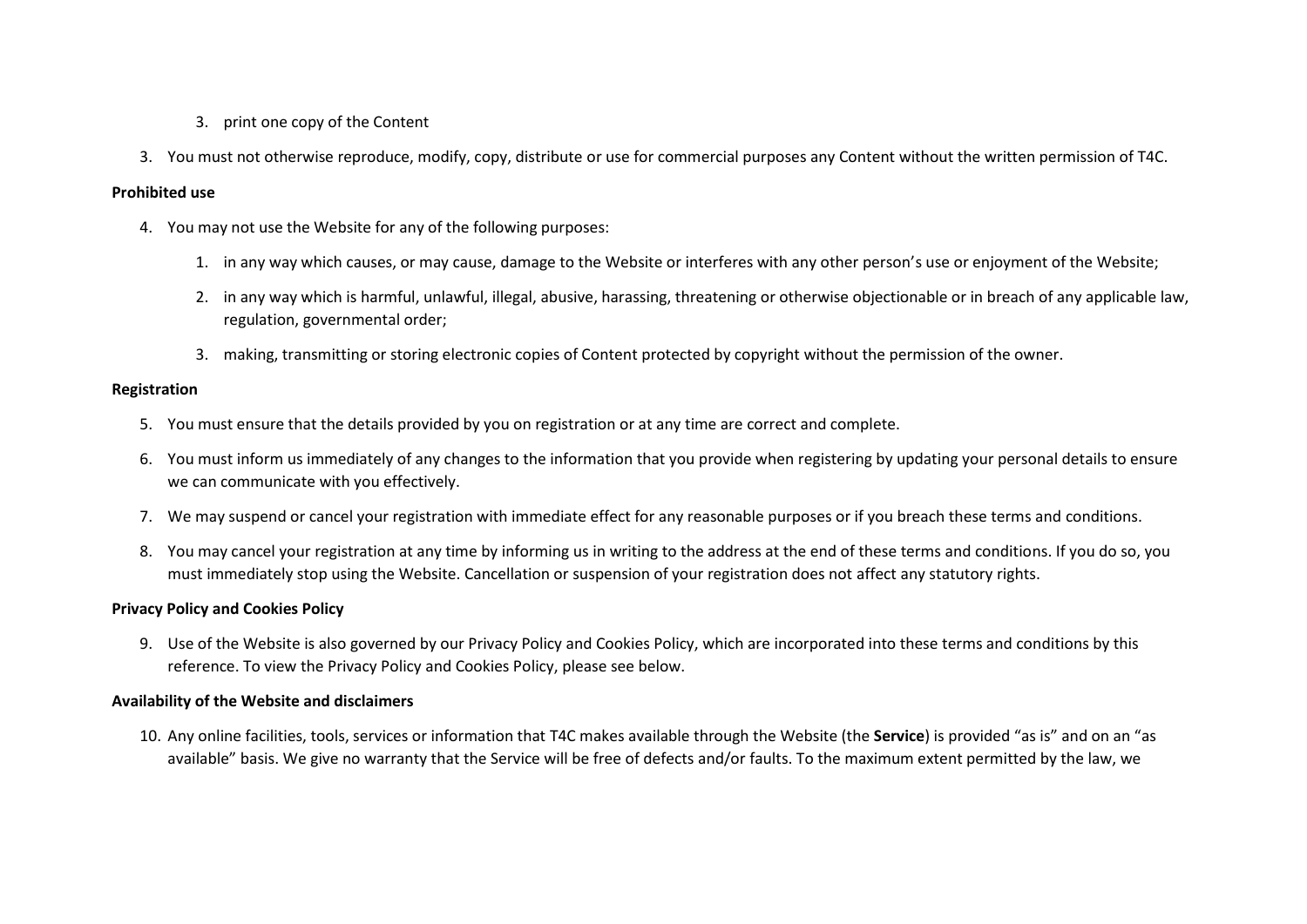provide no warranties (express or implied) of fitness for a particular purpose, accuracy of information, compatibility and satisfactory quality. T4C is under no obligation to update information on the Website.

- 11. Whilst T4C uses reasonable endeavours to ensure that the Website is secure and free of errors, viruses and other malware, we give no warranty or guaranty in that regard and all Users take responsibility for their own security, that of their personal details and their computers.
- 12. T4C accepts no liability for any disruption or non-availability of the Website.
- 13. T4C reserves the right to alter, suspend or discontinue any part (or the whole of) the Website including, but not limited to, any products and/or services available. These terms and conditions shall continue to apply to any modified version of the Website unless it is expressly stated otherwise.

#### **Limitation of liability**

- 14. Nothing in these terms and conditions will: (a) limit or exclude our or your liability for death or personal injury resulting from our or your negligence, as applicable; (b) limit or exclude our or your liability for fraud or fraudulent misrepresentation; or (c) limit or exclude any of our or your liabilities in any way that is not permitted under applicable law.
- 15. We will not be liable to you in respect of any losses arising out of events beyond our reasonable control.
- 16. To the maximum extent permitted by law, T4C accepts no liability for any of the following:
	- 1. any business losses, such as loss of profits, income, revenue, anticipated savings, business, contracts, goodwill or commercial opportunities;
	- 2. loss or corruption of any data, database or software;
	- 3. any special, indirect or consequential loss or damage.

#### **General**

- 17. You may not transfer any of your rights under these terms and conditions to any other person. We may transfer our rights under these terms and conditions where we reasonably believe your rights will not be affected.
- 18. These terms and conditions may be varied by us from time to time. Such revised terms will apply to the Website from the date of publication. Users should check the terms and conditions regularly to ensure familiarity with the then current version.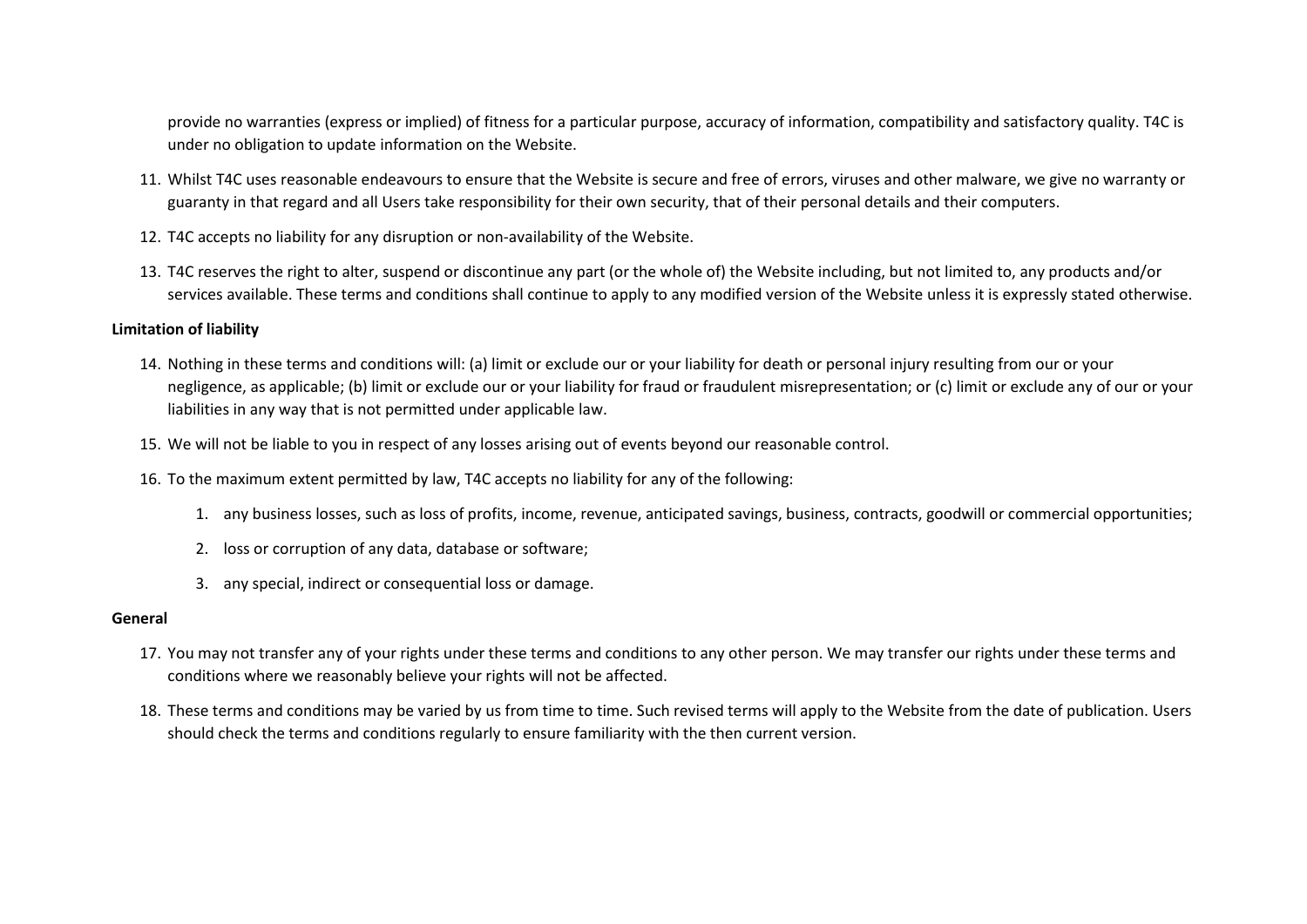- 19. These terms and conditions together with the Privacy Policy and Cookies Policy contain the whole agreement between the parties relating to its subject matter and supersede all prior discussions, arrangements or agreements that might have taken place in relation to the terms and conditions.
- 20. The Contracts (Rights of Third Parties) Act 1999shall not apply to these terms and conditions and no third party will have any right to enforce or rely on any provision of these terms and conditions.
- 21. If any court or competent authority finds that any provision of these terms and conditions (or part of any provision) is invalid, illegal or unenforceable, that provision or part-provision will, to the extent required, be deemed to be deleted, and the validity and enforceability of the other provisions of these terms and conditions will not be affected.
- 22. Unless otherwise agreed, no delay, act or omission by a party in exercising any right or remedy will be deemed a waiver of that, or any other, right or remedy.
- 23. This Agreement shall be governed by and interpreted according to the law of England and Wales and all disputes arising under the Agreement (including non-contractual disputes or claims) shall be subject to the exclusive jurisdiction of the English and Welsh
- 24. Time For Change Shaping Tomorrow's Education operates the Website [https://t4c.education.](https://t4c.education/) You can contact T4C by email on [team@t4c.education](mailto:team@t4c.education)

### **Privacy policy**

This privacy policy applies between you, the User of this Website and T4C, the owner and provider of this Website. T4C takes the privacy of your information very seriously. This privacy policy applies to our use of any and all Data collected by us or provided by you in relation to your use of the Website.

This privacy policy should be read alongside, and in addition to, our Terms and Conditions, which can be found above.

# **Please read this privacy policy carefully**.

# **Definitions and interpretation**

1. In this privacy policy, the following definitions are used: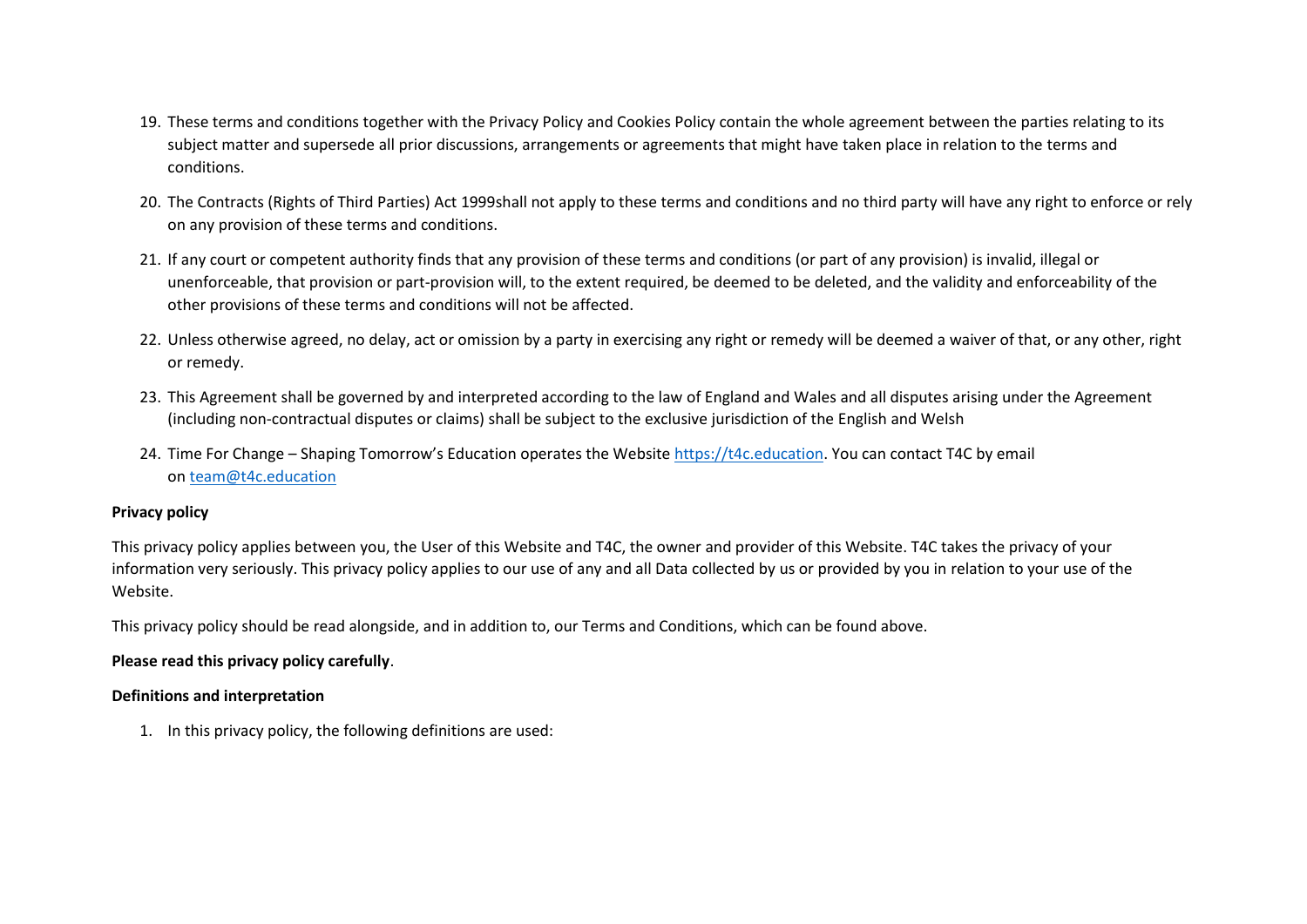| Data                                  | collectively all information that you submit to T4C via the Website. This definition incorporates, where applicable, the definitions<br>provided in the Data Protection Laws;                                                                                                                 |
|---------------------------------------|-----------------------------------------------------------------------------------------------------------------------------------------------------------------------------------------------------------------------------------------------------------------------------------------------|
| <b>Cookies</b>                        | a small text file placed on your computer by this Website when you visit certain parts of the Website and/or when you use certain<br>features of the Website. Details of the cookies used by this Website are set out in the clause below (Cookies);                                          |
| <b>Data Protection</b><br>Laws        | any applicable law relating to the processing of personal Data, including but not limited to the Directive 96/46/EC (Data Protection<br>Directive) or the GDPR, and any national implementing laws, regulations and secondary legislation, for as long as the GDPR is effective<br>in the UK; |
| <b>GDPR</b>                           | the General Data Protection Regulation (EU) 2016/679;                                                                                                                                                                                                                                         |
| T4C, we or us                         | Time For Change - Shaping Tomorrow's Education operates the Website https://t4c.education                                                                                                                                                                                                     |
| <b>UK and EU</b><br><b>Cookie Law</b> | the Privacy and Electronic Communications (EC Directive) Regulations 2003 as amended by the Privacy and Electronic Communications<br>(EC Directive) (Amendment) Regulations 2011;                                                                                                             |
| User or you                           | any third party that accesses the Website and is not either (i) employed by T4C and acting in the course of their employment or (ii)<br>engaged as a consultant or otherwise providing services to T4C and accessing the Website in connection with the provision of such<br>services; and    |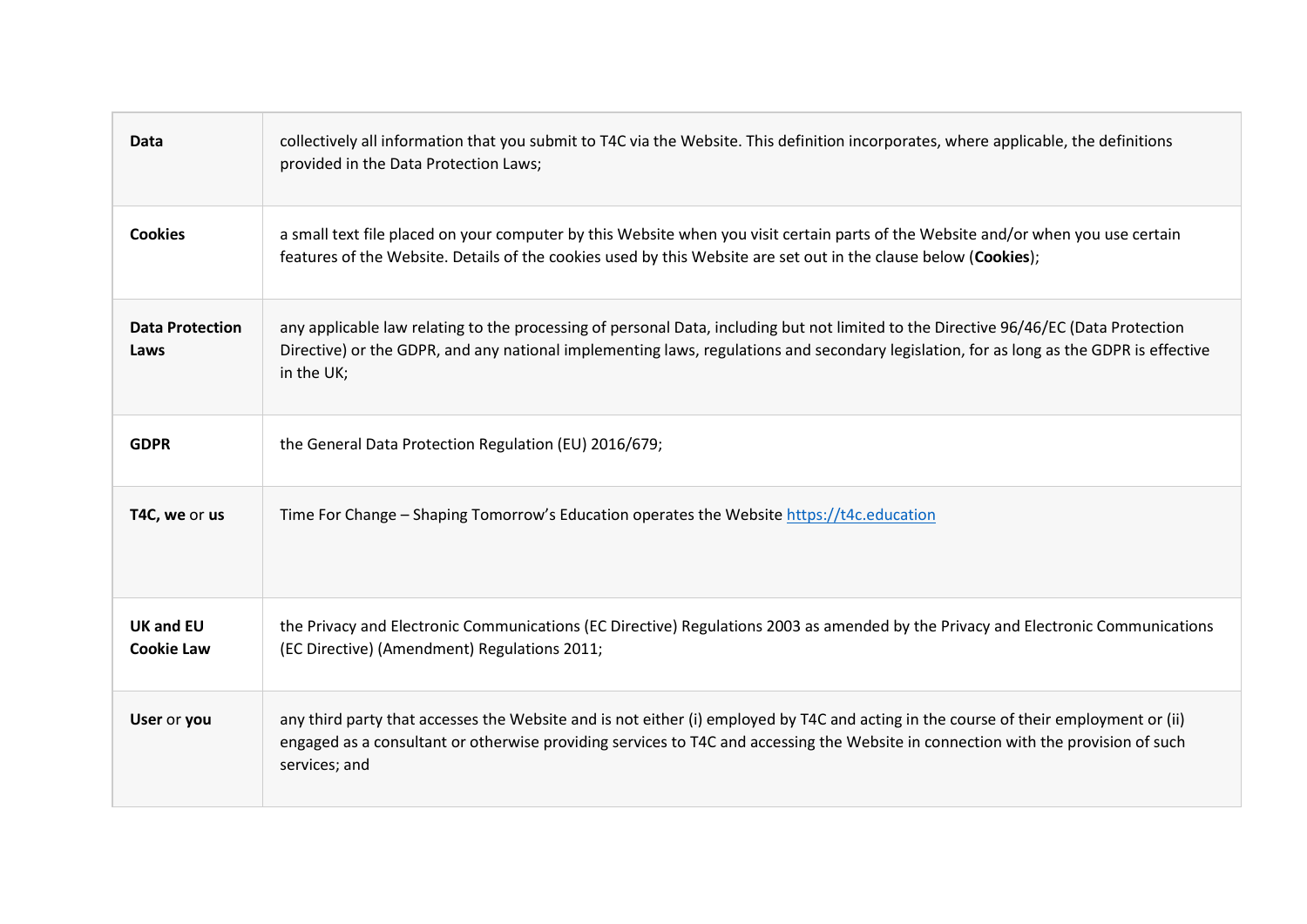# Website the website that you are currently using, [https://t4c.education,](https://t4c.education/) and any sub-domains of this site unless expressly excluded by their own terms and conditions.

- 2. In this privacy policy, unless the context requires a different interpretation:
- the singular includes the plural and vice versa;
- references to sub-clauses, clauses, schedules or appendices are to sub-clauses, clauses, schedules or appendices of this privacy policy;
- a reference to a person includes firms, companies, government entities, trusts and partnerships;
- "including" is understood to mean "including without limitation";
- reference to any statutory provision includes any modification or amendment of it;
- the headings and sub-headings do not form part of this privacy policy.

### **Scope of this privacy policy**

- 5. This privacy policy applies only to the actions of T4C and Users with respect to this Website. It does not extend to any websites that can be accessed from this Website including, but not limited to, any links we may provide to social media websites.
- 6. For purposes of the applicable Data Protection Laws, T4C is the "data controller". This means that T4C determines the purposes for which, and the manner in which, your Data is processed.

### **Data collected**

- 7. We may collect the following Data, which includes personal Data, from you:
	- 1. name;
	- 2. job title;
	- 3. profession;
	- 4. contact Information such as email addresses and telephone numbers;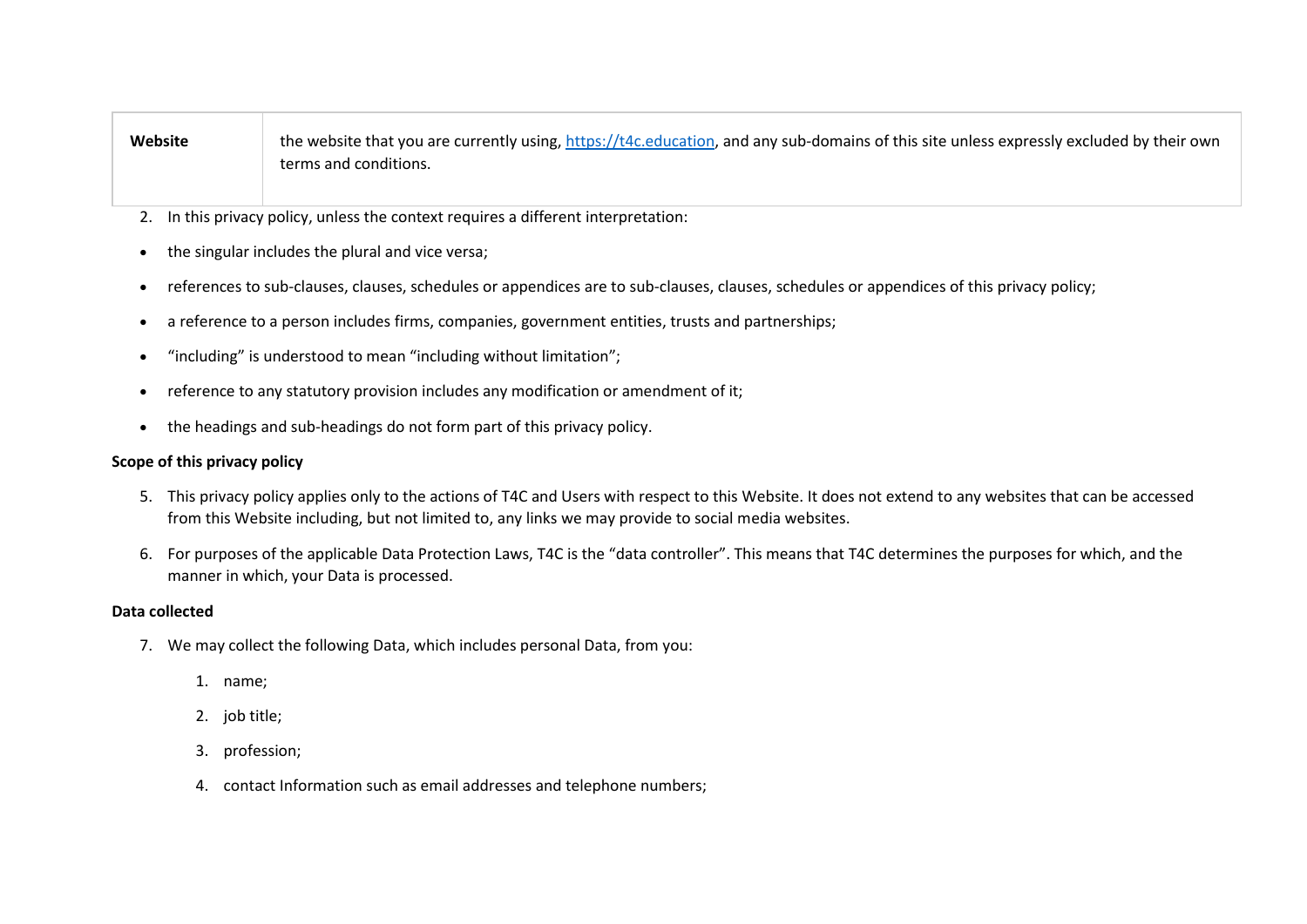in each case, in accordance with this privacy policy.

#### **How we collect Data**

- 8. We collect Data in the following ways:
	- 1. data is given to us by you; and
	- 2. data is collected automatically.

#### **Data that is given to us by you**

- 9. The T4C will collect your Data in a number of ways, for example:
	- 1. when you contact us through the Website, e-mail, telephone or through any other means;
	- 2. when you use our services;

in each case, in accordance with this privacy policy.

### **Data that is collected automatically**

- 10. To the extent that you access the Website, we will collect your Data automatically, for example:
	- 1. we automatically collect some information about your visit to the Website. This information helps us to make improvements to Website content and navigation, and includes your IP address, the date, times and frequency with which you access the Website and the way you use and interact with its content.
	- 2. we will collect your Data automatically via cookies, in line with the cookie settings on your browser. For more information about cookies, and how we use them on the Website, see the section below, headed "Cookies".

### **Our use of Data**

11. Any or all of the above Data may be required by us from time to time in order to provide you with the best possible service and experience when using our Website. Specifically, Data may be used by us for the following reasons: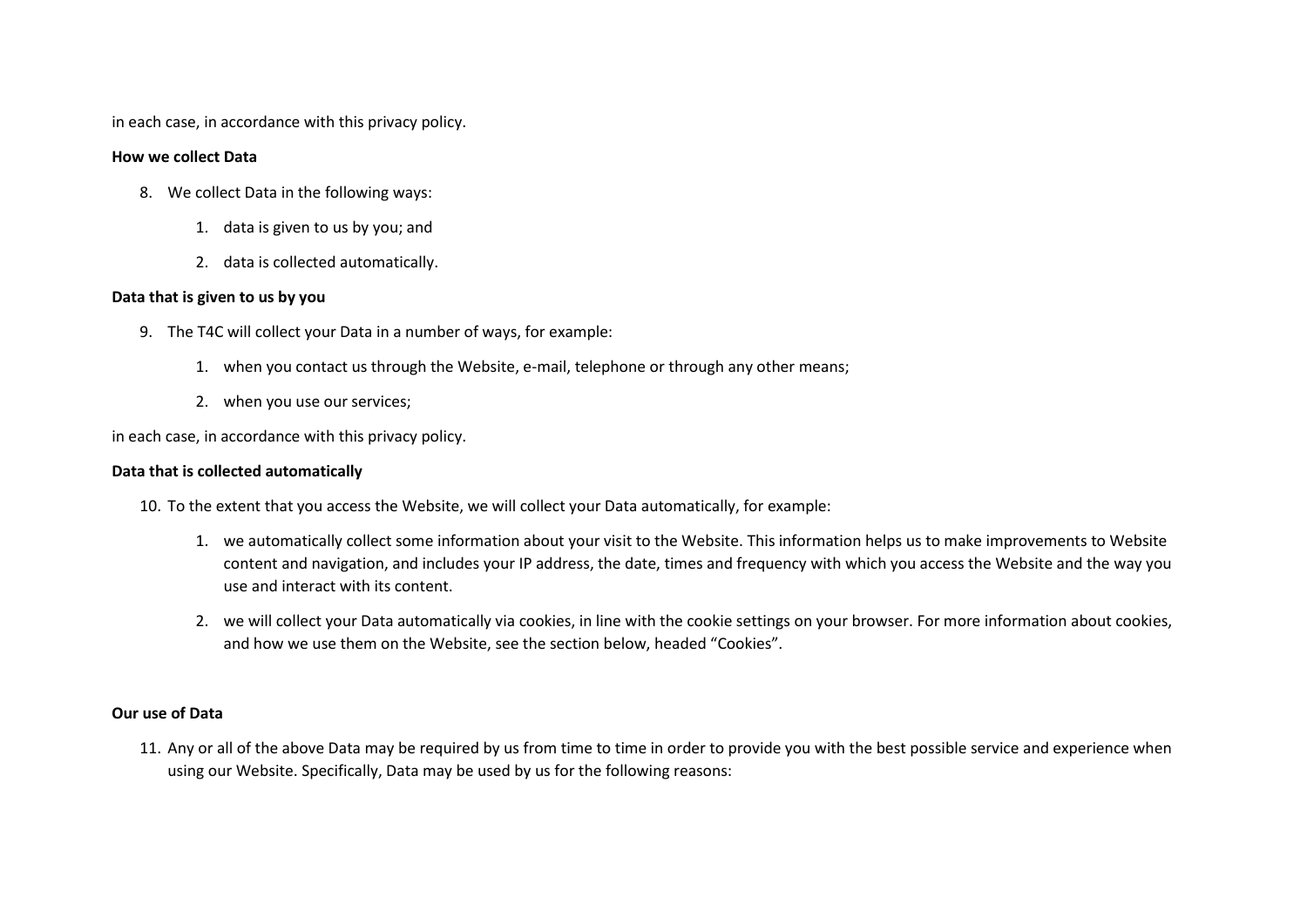- $\circ$  communications in relation to events; in each case, in accordance with this privacy policy.
- 12. We may use your Data for the above purposes if we deem it necessary to do so for our legitimate interests. If you are not satisfied with this, you have the right to object in certain circumstances (see the section headed "Your rights" below).

### **Who we share Data with**

- 13. We may share your Data with the following groups of people for the following reasons:
	- o our employees, agents and/or professional advisors to participate in group events organised and/or hosted by third-party companies; in each case, in accordance with this privacy policy.

### **Keeping Data secure**

- 14. We will use technical and organisational measures to safeguard your Data, for example:
	- 1. access to your account is controlled by a password and a username that is unique to you.
	- 2. we store your Data on secure servers.
- 15. Technical and organisational measures include measures to deal with any suspected data breach. If you suspect any misuse or loss or unauthorised access to your Data, please let us know immediately by contacting us via this e-mail address: [team@t4c.education](mailto:team@t4c.education)
- 16. If you want detailed information from Get Safe Online on how to protect your information and your computers and devices against fraud, identity theft, viruses and many other online problems, please visit www.getsafeonline.org. Get Safe Online is supported by HM Government and leading businesses.

### **Data retention**

- 17. Unless a longer retention period is required or permitted by law, we will only hold your Data on our systems for the period necessary to fulfil the purposes outlined in this privacy policy or until you request that the Data be deleted.
- 18. Even if we delete your Data, it may persist on backup or archival media for legal, tax or regulatory purposes.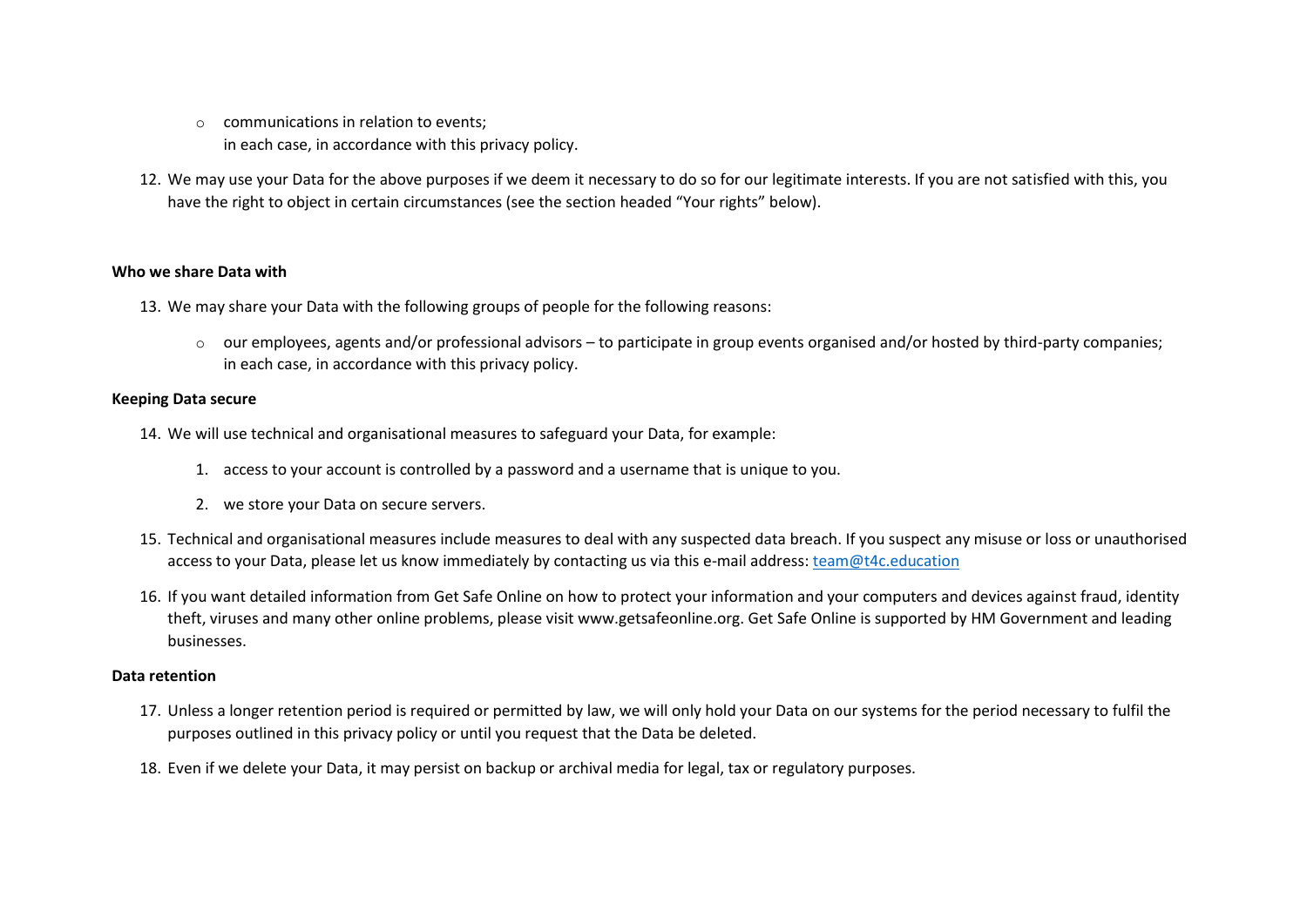#### **Your rights**

19. You have the following rights in relation to your Data:

- 1. **Right to access** the right to request (i) copies of the information we hold about you at any time, or (ii) that we modify, update or delete such information. If we provide you with access to the information we hold about you, we will not charge you for this, unless your request is "manifestly unfounded or excessive." Where we are legally permitted to do so, we may refuse your request. If we refuse your request, we will tell you the reasons why.
- 2. **Right to correct** the right to have your Data rectified if it is inaccurate or incomplete.
- 3. **Right to erase** the right to request that we delete or remove your Data from our systems.
- 4. **Right to restrict our use of your Data** the right to "block" us from using your Data or limit the way in which we can use it.
- 5. **Right to data portability** the right to request that we move, copy or transfer your Data.
- 6. **Right to object** the right to object to our use of your Data including where we use it for our legitimate interests.
- 20. To make enquiries, exercise any of your rights set out above, or withdraw your consent to the processing of your Data (where consent is our legal basis for processing your Data), please contact us via this e-mail address: [team@t4c.education.](mailto:team@t4c.education)
- 21. If you are not satisfied with the way a complaint you make in relation to your Data is handled by us, you may be able to refer your complaint to the relevant data protection authority. For the UK, this is the Information Commissioner's Office (ICO). The ICO's contact details can be found on their website at https://ico.org.uk/.
- 22. It is important that the Data we hold about you is accurate and current. Please keep us informed if your Data changes during the period for which we hold it.

### **Links to other websites**

23. This Website may, from time to time, provide links to other websites. We have no control over such websites and are not responsible for the content of these websites. This privacy policy does not extend to your use of such websites. You are advised to read the privacy policy or statement of other websites prior to using them.

# **Changes of business ownership and control**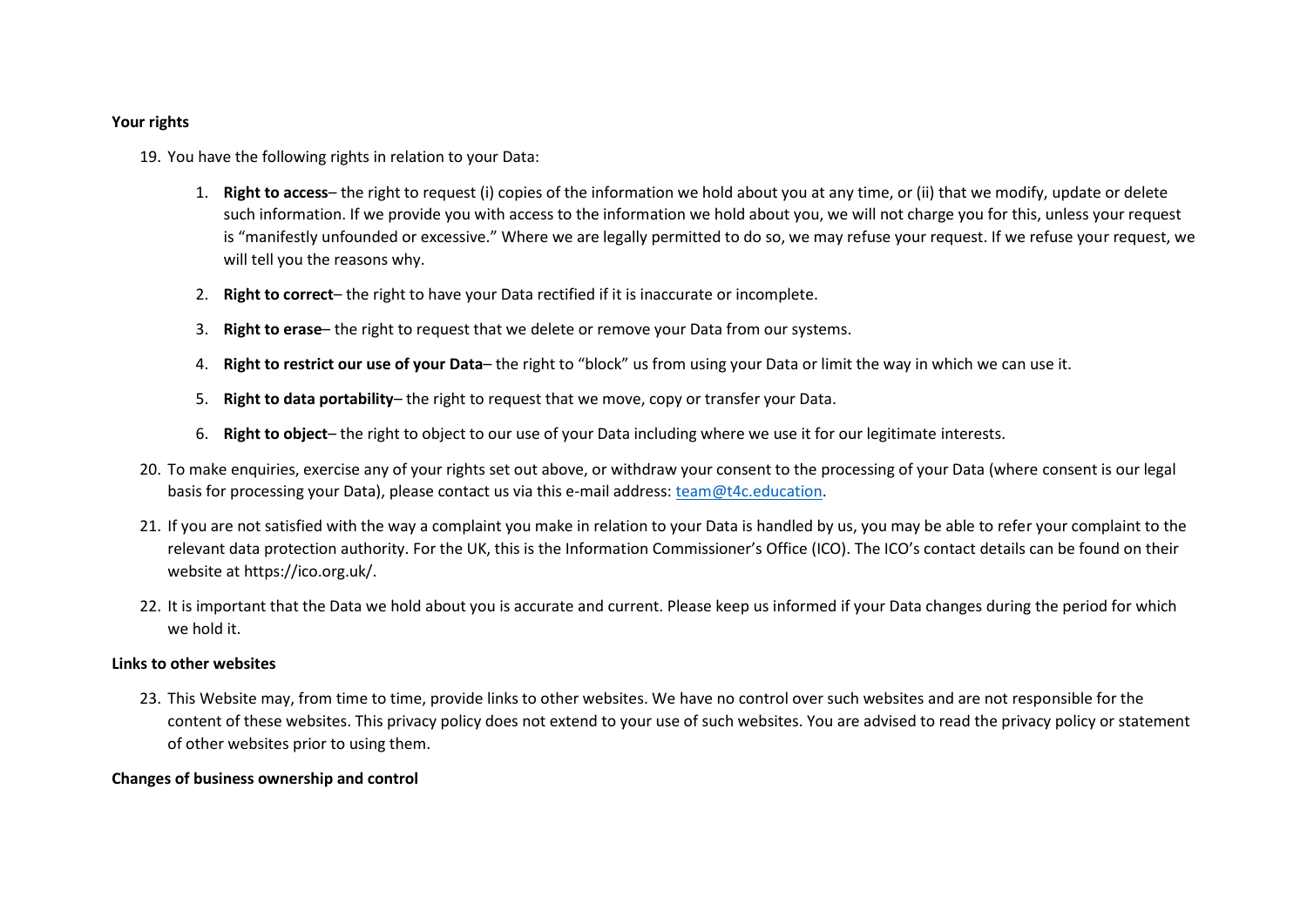- 24. The T4C may, from time to time, expand or reduce our business and this may involve the sale and/or the transfer of control of all or part of T4C. Data provided by Users will, where it is relevant to any part of our business so transferred, be transferred along with that part and the new owner or newly controlling party will, under the terms of this privacy policy, be permitted to use the Data for the purposes for which it was originally supplied to us.
- 25. We may also disclose Data to a prospective purchaser of our business or any part of it.
- 26. In the above instances, we will take steps with the aim of ensuring your privacy is protected.

# **Cookies**

- 27. This Website may place and access certain Cookies on your computer. T4C uses Cookies to improve your experience of using the Website. T4C has carefully chosen these Cookies and has taken steps to ensure that your privacy is protected and respected at all times.
- 28. All Cookies used by this Website are used in accordance with current UK and EU Cookie Law.
- 29. Before the Website places Cookies on your computer, you will be presented with a message bar requesting your consent to set those Cookies. By giving your consent to the placing of Cookies, you are enabling T4C to provide a better experience and service to you. You may, if you wish, deny consent to the placing of Cookies; however certain features of the Website may not function fully or as intended.
- 30. This Website may place the following Cookies:

| <b>Type of Cookie</b>      | <b>Purpose</b>                                                                                                                                                                                                                 |
|----------------------------|--------------------------------------------------------------------------------------------------------------------------------------------------------------------------------------------------------------------------------|
| Strictly necessary cookies | These are cookies that are required for the operation of our website. They include, for example, cookies<br>that enable you to log into secure areas of our website, use a shopping cart or make use of e-billing<br>services. |

29. You can find a list of Cookies that we use in the Cookies Schedule below.

30. You can choose to enable or disable Cookies in your internet browser. By default, most internet browsers accept Cookies, but this can be changed. For further details, please consult the help menu in your internet browser.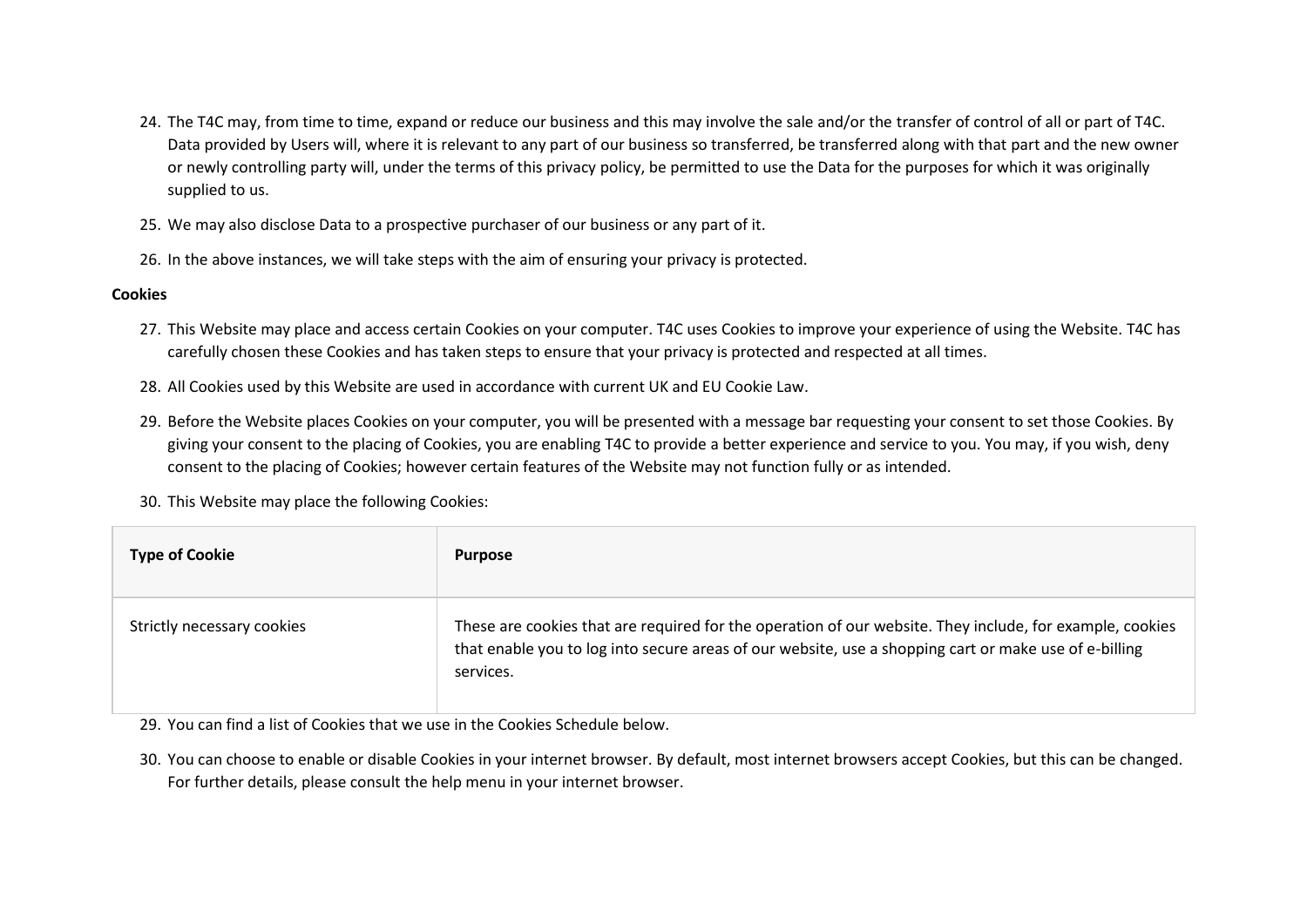- 31. You can choose to delete Cookies at any time; however, you may lose any information that enables you to access the Website more quickly and efficiently including, but not limited to, personalisation settings.
- 32. It is recommended that you ensure that your internet browser is up-to-date and that you consult the help and guidance provided by the developer of your internet browser if you are unsure about adjusting your privacy settings.
- 33. For more information generally on cookies, including how to disable them, please refer to aboutcookies.org. You will also find details on how to delete cookies from your computer.

#### **General**

- 34. You may not transfer any of your rights under this privacy policy to any other person. We may transfer our rights under this privacy policy where we reasonably believe your rights will not be affected.
- 35. If any court or competent authority finds that any provision of this privacy policy (or part of any provision) is invalid, illegal or unenforceable, that provision or part-provision will, to the extent required, be deemed to be deleted, and the validity and enforceability of the other provisions of this privacy policy will not be affected.
- 36. Unless otherwise agreed, no delay, act or omission by a party in exercising any right or remedy will be deemed a waiver of that, or any other, right or remedy.
- 37. This Agreement will be governed by and interpreted according to the law of England and Wales. All disputes arising under the Agreement will be subject to the exclusive jurisdiction of the English and Welsh courts.

### **Changes to this privacy policy**

38. T4C reserves the right to change this privacy policy as we may deem necessary from time to time or as may be required by law. Any changes will be immediately posted on the Website and you are deemed to have accepted the terms of the privacy policy on your first use of the Website following the alterations. You may contact T4C by email at [team@t4c.education.](mailto:team@t4c.education)

#### **Cookies**

39. Below is a list of the cookies that we use. We have tried to ensure this is complete and up to date, but if you think that we have missed a cookie or there is any discrepancy, please let us know.

Strictly necessary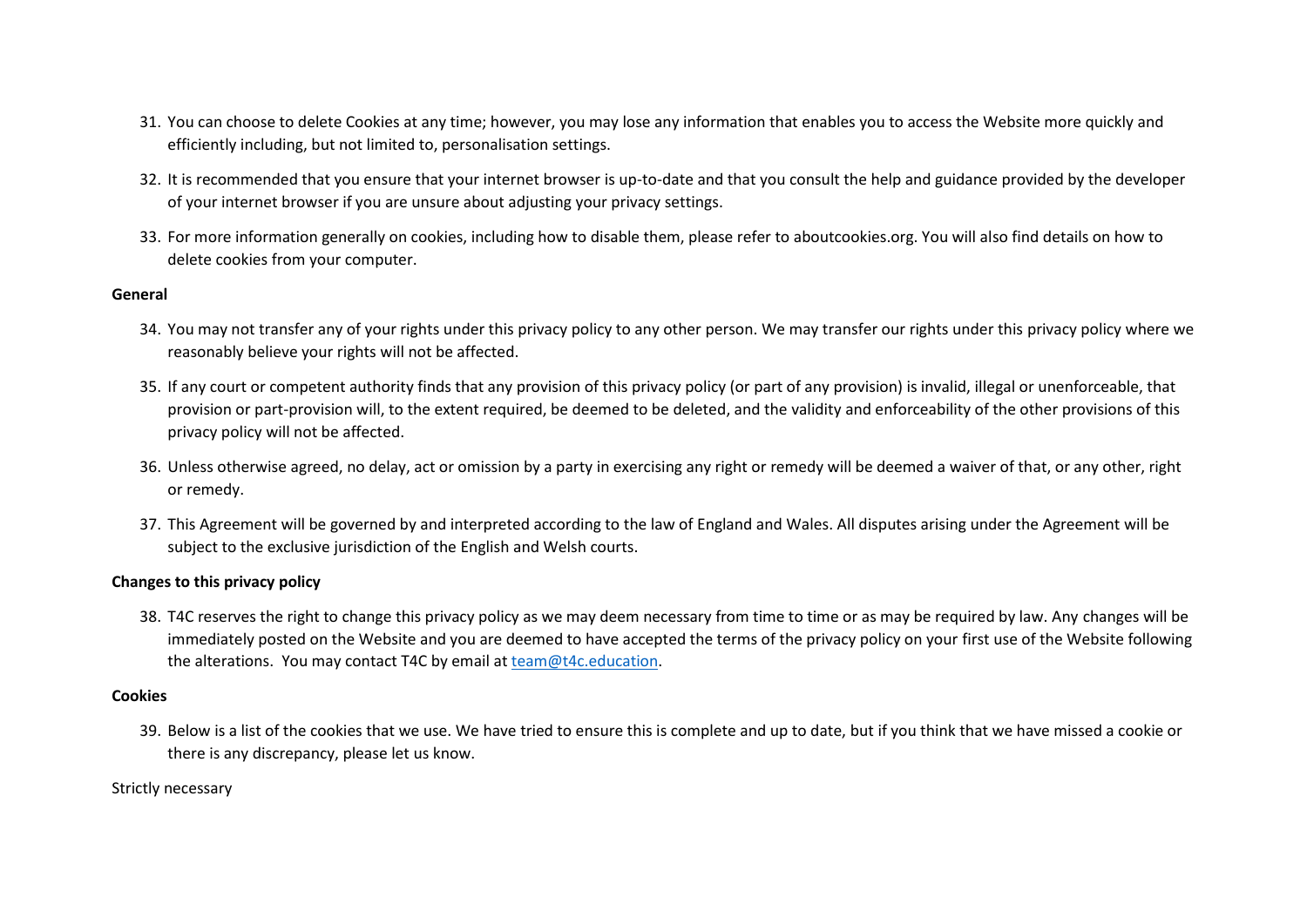### We use the following strictly necessary cookies:

| <b>Description of Cookie</b> | <b>Purpose</b>                                                                                            |
|------------------------------|-----------------------------------------------------------------------------------------------------------|
| <b>Session Cookie</b>        | We use this session cookie to remember you and maintain your session<br>whilst you are using our website. |

### **GDPR Policy**

### **1. Data Protection**

#### **Introduction**

Our Data Protection Policy sets out our commitment to protecting personal data and how we implement that commitment with regards to the collection and use of personal data.

### **Commitment**

We are committed to:

- ensuring that we comply with the eight data protection principles, as listed below:
- Personal data shall be processed fairly and lawfully.
- Personal data shall be obtained for one or more specified and lawful purpose and shall not be further processed in any manner incompatible with that purpose or those purposes.
- Personal data shall be adequate, relevant and not excessive in relation to the purpose or purposes for which they are processed.
- Personal data shall be accurate and, where necessary, kept up to date.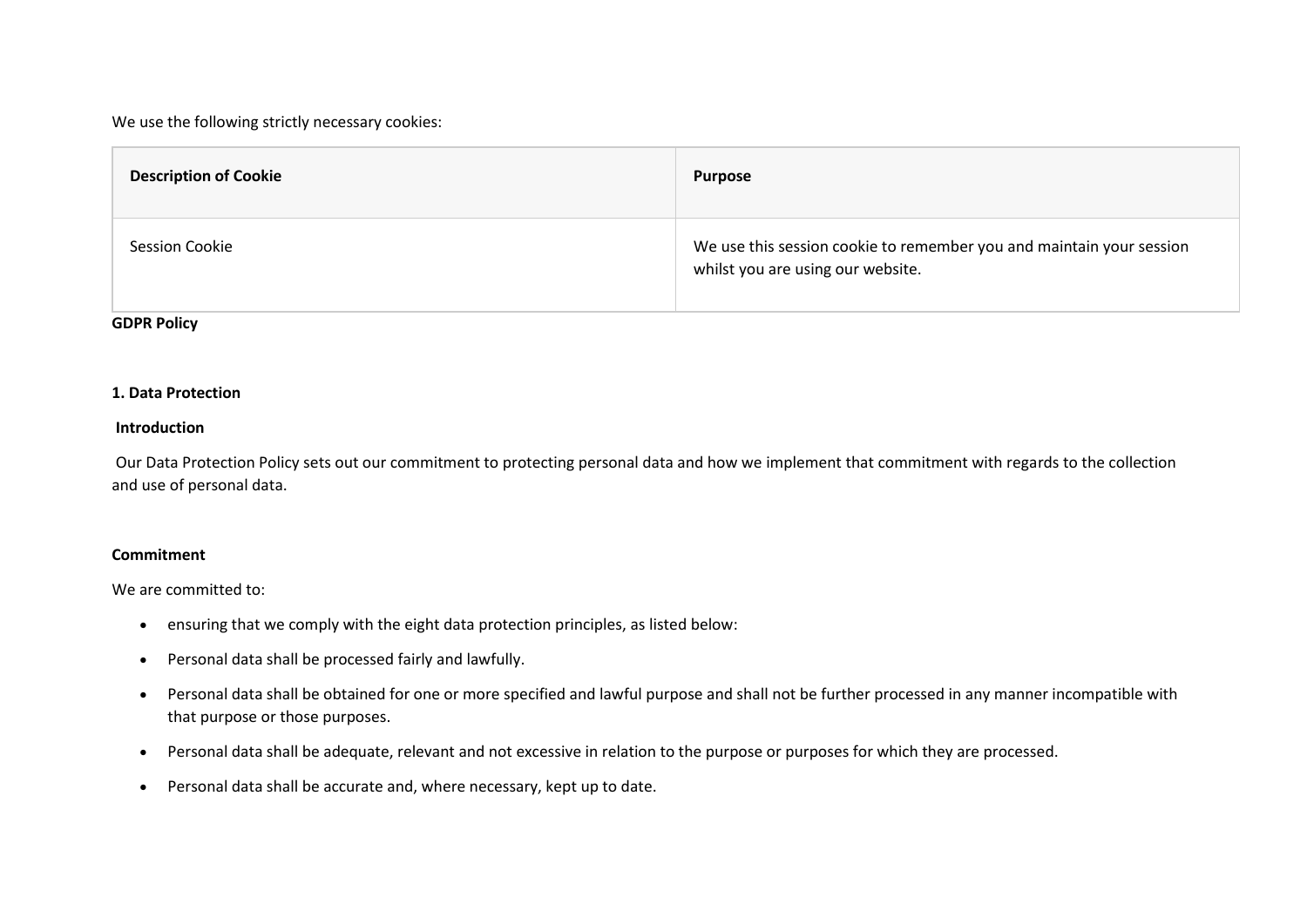- Personal data processed for any purpose or purposes shall not be kept for longer than is necessary for that purpose or those purposes.
- Personal data shall be processed in accordance with the rights of data subjects under the Data Protection Act 1998.
- Appropriate technical and organisational measures shall be taken against unauthorised and unlawful processing of personal data and against accidental loss or destruction of, or damage to, personal data.
- Personal data shall not be transferred to a country or territory outside the European Economic Area unless that country or territory ensures an adequate level of protection for the rights and freedoms of data subjects in relation to the processing of personal data.
- meeting our legal obligations as laid down by the Data Protection Act 1998 and General Data Protection Regulations 2016
- ensuring that data is collected and used fairly and lawfully
- processing personal data only in order to meet our operational needs or fulfil legal requirements
- taking steps to ensure that personal data is up to date and accurate
- establishing appropriate retention periods for personal data
- ensuring that data subjects' rights can be appropriately exercised
- providing adequate security measures to protect personal data
- ensuring that a nominated officer is responsible for data protection compliance and provides a point of contact for all data protection issues
- ensuring that all Members are made aware of good practice in data protection
- providing adequate training for all Members responsible for personal data
- ensuring that everyone handling personal data knows where to find further guidance
- ensuring that queries about data protection, internal and external to the organisation, is dealt with effectively and promptly
- regularly reviewing data protection procedures and guidelines within the organisation.

### **2. Data Retention and Management**

**Introduction**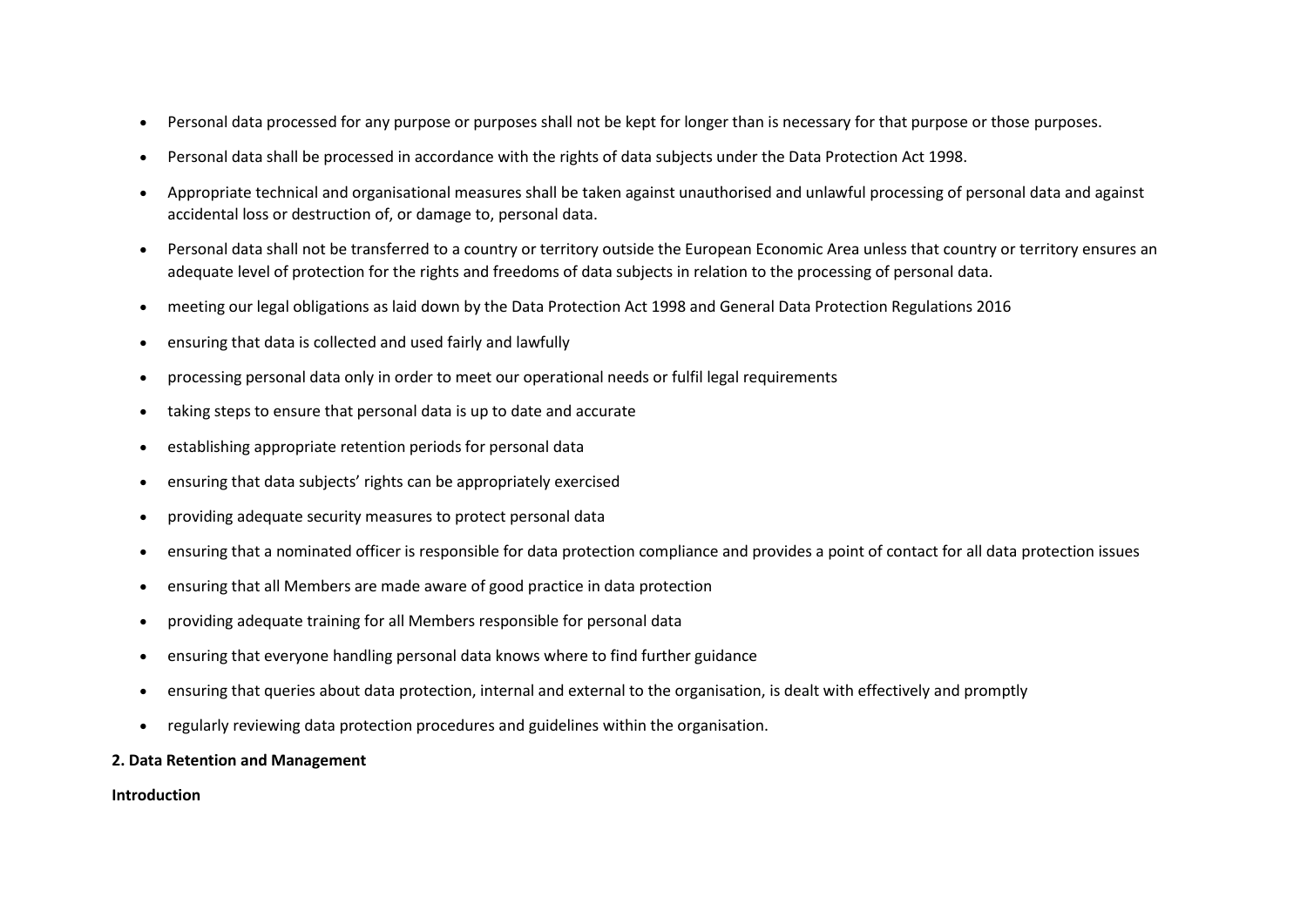The GDPR does not specify retention periods for personal data. Instead, Principle 5 states that personal data may only be kept in a form that permits identification of the individual, for **no longer than is justified and necessary for the purposes for which it was obtained and processed**.

For example, medical/health information, such as OH reports, or other related information, can be kept for 40 years, but other more general personal data should not be. Therefore, in deciding how long to retain personal data and any special categories of data held separately, T4C based its decision on statutory retention periods, maximum periods for potential claims, and, in accordance with the aforementioned, legitimate business requirements.

### **Scope**

All systems used by T4C, both electronic and any remaining paper records.

#### **Responsibility**

The T4C will ensure effective management and safeguarding of personal and sensitive data in its control, and has taken steps to ensure the integrity, security and compliance measures taken by data processors acting on its behalf. System owners will manage the retention of personal data for systems that they maintain.

### **Legal basis for Processing Personal Data**

This policy should be read in conjunction with our Privacy and website terms & conditions (above).

### **Personal Data**

The GDPR definition of personal data, is any information relating to a 'natural' person who can be directly or indirectly identified by this data.

A wide range of 'personal identifiers' constitute personal data, including name, age, location, etc.

The GDPR applies to both electronic personal data and to manual filing systems where personal data is accessible according to specific criteria. This could include chronologically ordered sets of manual records containing personal data.

Personal data that has been pseudonymised – e.g. key/numerically-coded – falls within the scope of the GDPR, depending on the level of ease of attributing the pseudonym to a particular individual.

# **Special Categories of Personal Dat**a

Special categories of data under GDPR, is defined as personal data, which is more sensitive, and therefore needs a higher level of protection. Such data is as follows: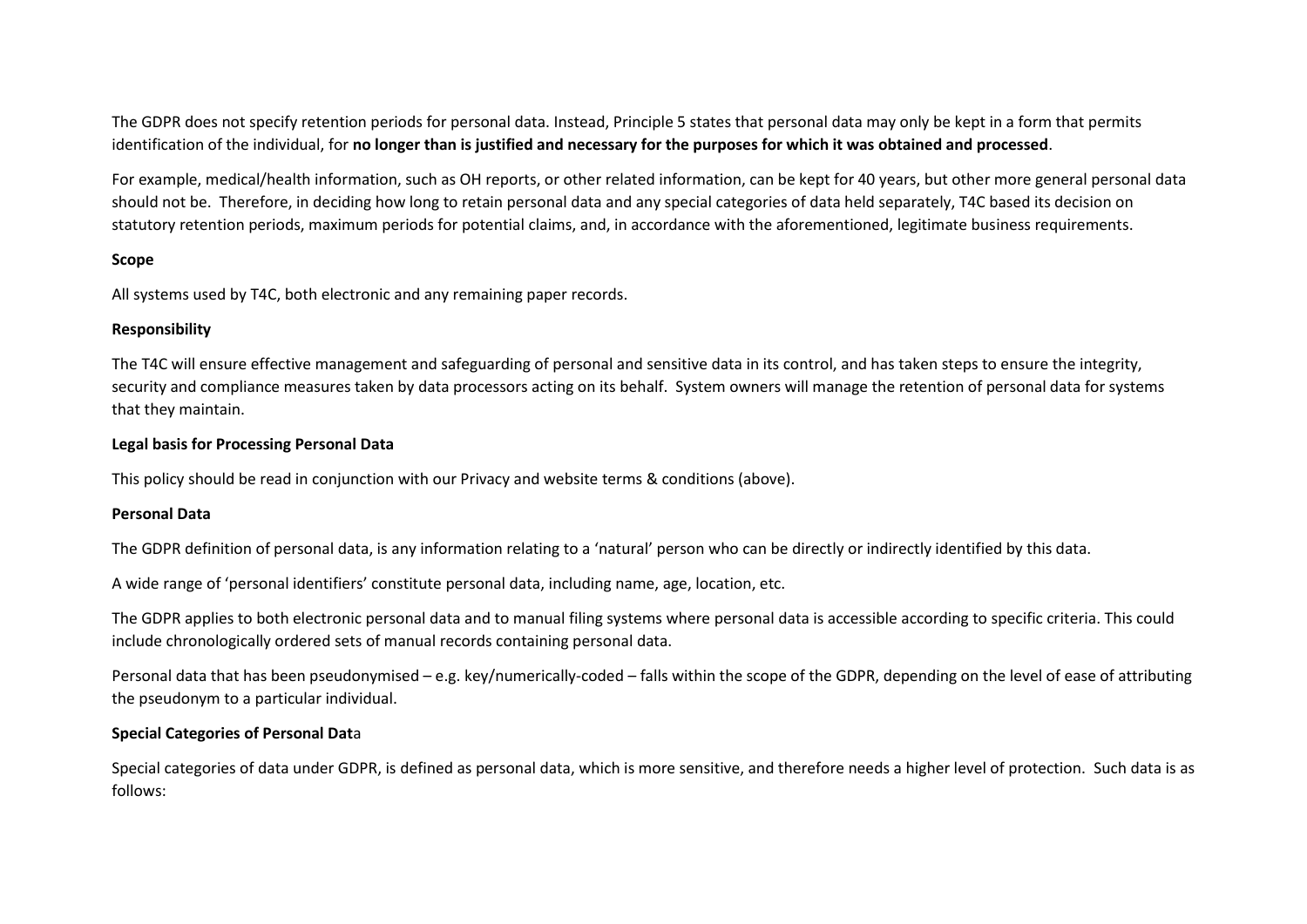- Race
- Ethnic origin
- Politics
- Religion
- Trade Union membership
- Genetics
- Biometrics (where used for ID purposes)
- Health
- Sex life
- Sexual Orientation

In order to lawfully process these special categories of data, there must be both a lawful basis under Article 6 of the GDPR and a separate condition (of 10 listed under the Regulation) for processing the special category of data under Article 9 of the GDPR. Genetic data and some biometric data is included in this category.

data relating to criminal offences and convictions (e.g. DBS disclosures) is not included in this Category. Article 10 of the GDPR sets out separate and specific safeguards for this type of data in Article 10.

These do not have to be linked. Before processing this category of data, it is vital that a reason for doing so, in accordance with the above, is documented.

### **Systematic Review of Personal Data**

T4C will conduct regular reviews of Members' data, and the data of leavers still held, which will include all electronic and any paper records. If it is determined that there is no justification or good reason for retaining certain pieces of personal data, the data (or the unnecessary elements thereof) will be routinely deleted. A record of the deletion will be made, on the Deletion/Rectification List.

### **Records and Management**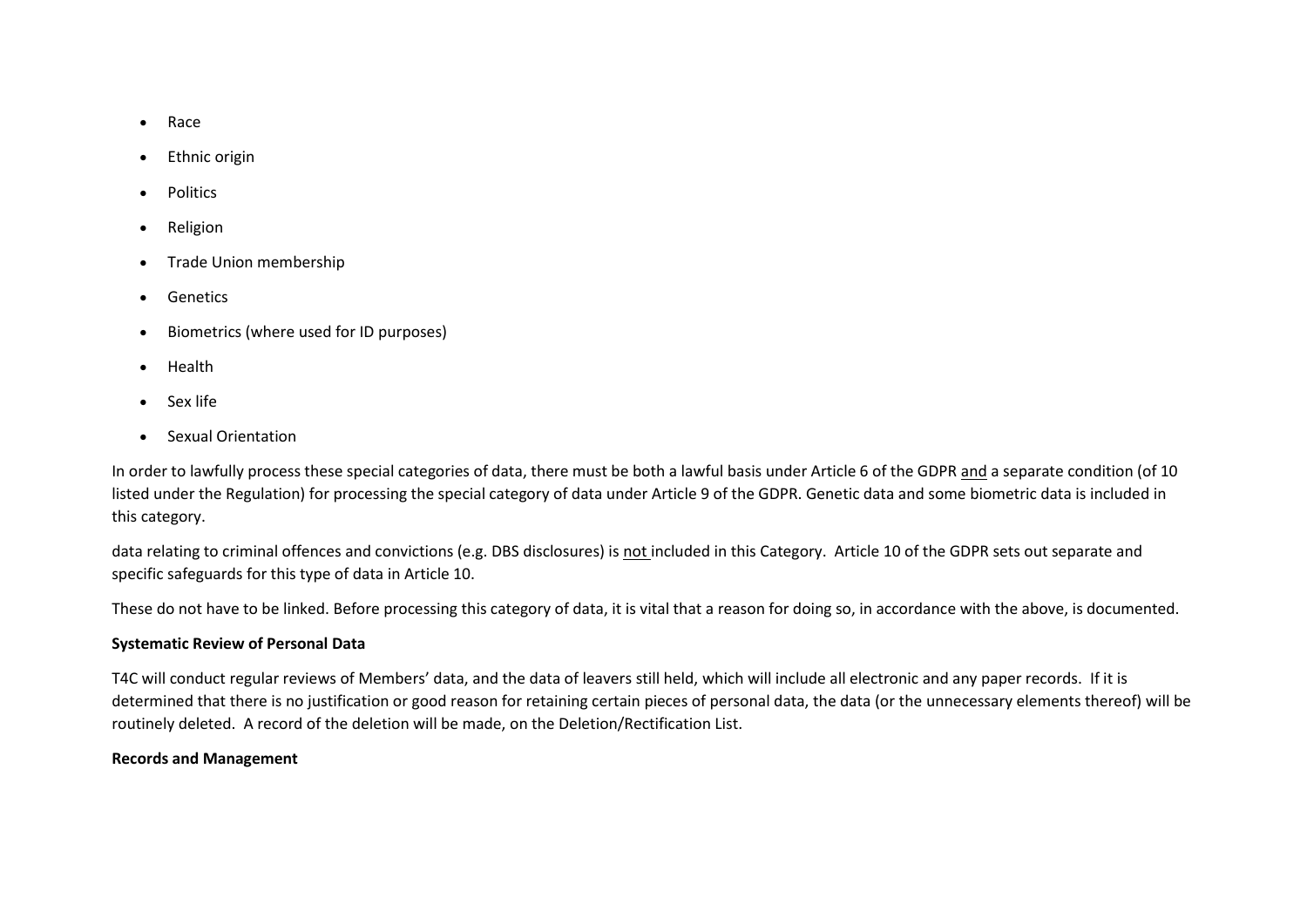A Deletion / Rectification list will be held by T4C, of Members who have requested rectification or erasure of their data, and such requests will be reviewed accordingly. As above, details of data deemed not necessary for retention and therefore deleted by T4C as part of its systematic review, will also be recorded on this list (type of data, previous storage location and reason for deletion).

### **Company Retention Periods**

| System  | Personal data                                      | <b>Retention Period</b>                                                                                      | Purged by                  |
|---------|----------------------------------------------------|--------------------------------------------------------------------------------------------------------------|----------------------------|
| Payroll | Employee name, NI number, bank<br>details, address | 6 years apart from employee bank details<br>which will be retained for no more than<br>90 days after leaving | <b>Executive Assistant</b> |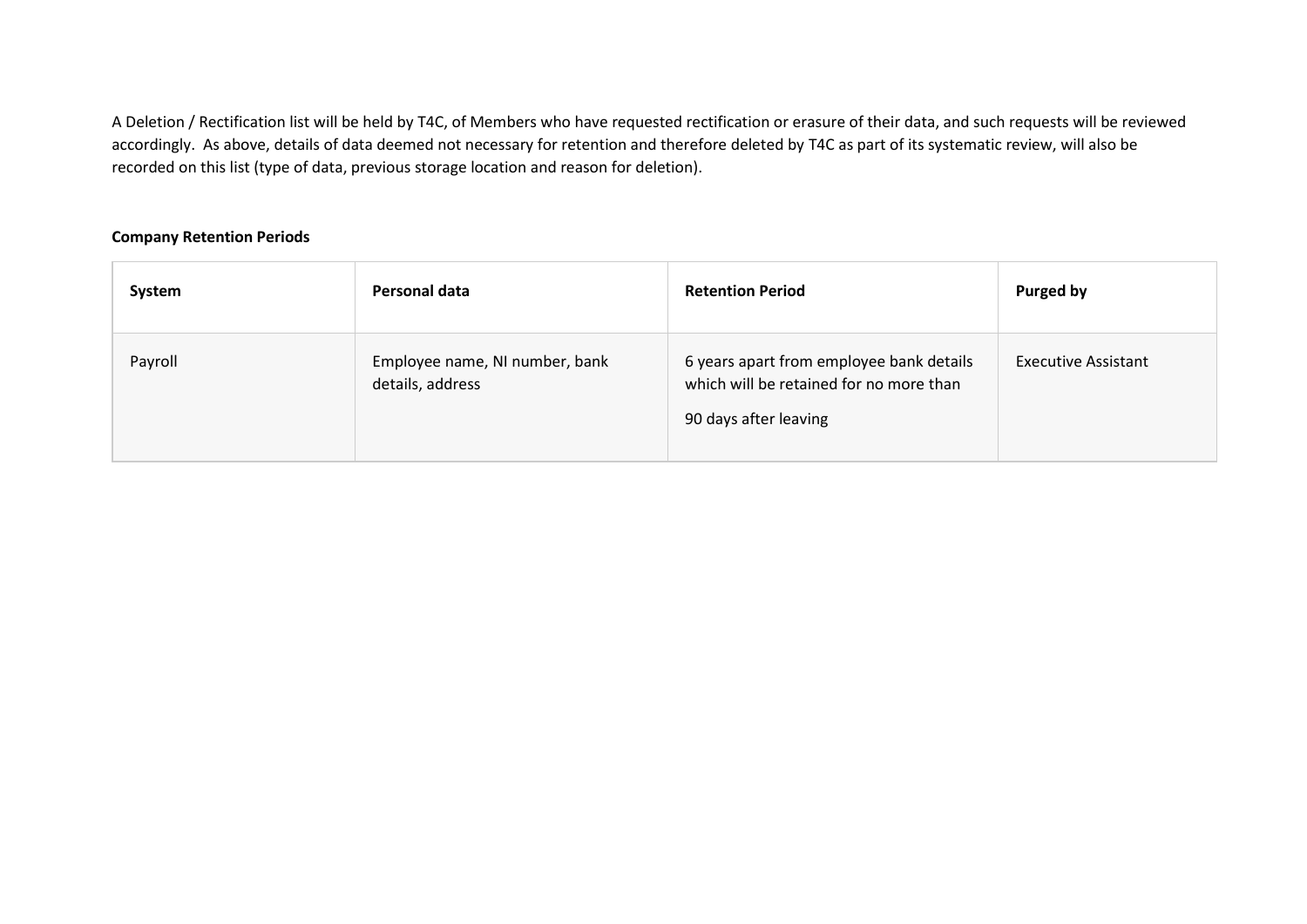| System                                            | <b>Personal data</b>                            | <b>Retention Period</b>                                                                                                                                                                                                                                                                                                                                                                                                                                                                                                                                                                                                                                                       | <b>Purged by</b>           |
|---------------------------------------------------|-------------------------------------------------|-------------------------------------------------------------------------------------------------------------------------------------------------------------------------------------------------------------------------------------------------------------------------------------------------------------------------------------------------------------------------------------------------------------------------------------------------------------------------------------------------------------------------------------------------------------------------------------------------------------------------------------------------------------------------------|----------------------------|
| PeopleHR<br>(and any remaining paper HR<br>files) | <b>Personal Data</b><br>Sensitive Personal Data | Review to be conducted of leaver's file on<br>exit.<br>Basic personal information to be retained<br>for 36 months from date of leaving.<br>Unless there are any 'live' Member<br>Relations cases, or other claims in<br>progress, general data will be retained for<br>12 months after a Member leaves, unless<br>there are circumstances which justify<br>retaining it for a longer period. These<br>reasons should be recorded in full against<br>the file.<br>Special categories of data, such as equal<br>opportunities information, should be<br>retained in accordance with need and<br>time periods for bringing a claim in<br>relation to the specific piece of data. | <b>Executive Assistant</b> |
| Health & Safety                                   | Medical and personal information                | 7 years                                                                                                                                                                                                                                                                                                                                                                                                                                                                                                                                                                                                                                                                       | H&S                        |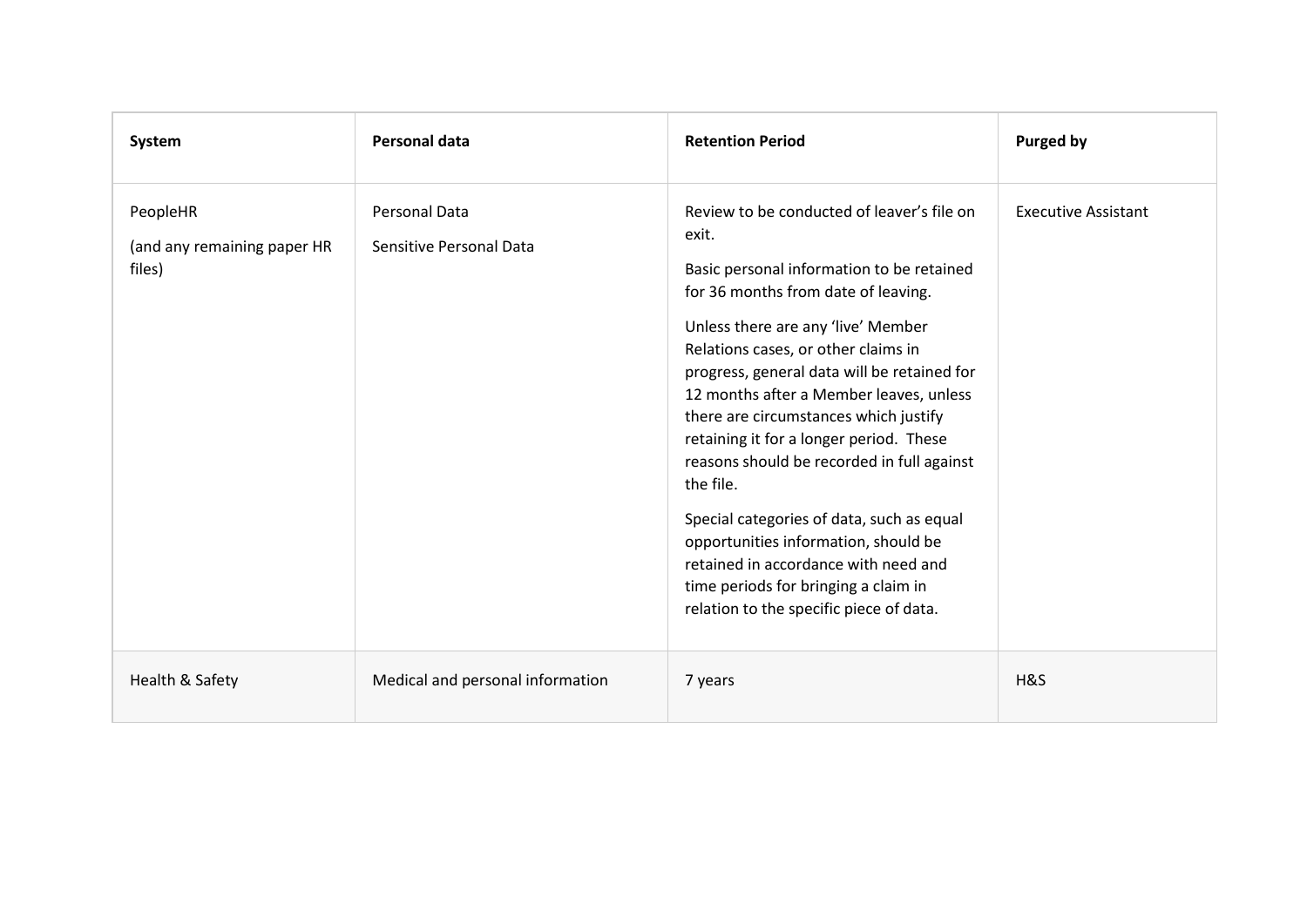| System | Personal data    | <b>Retention Period</b>                                  | Purged by |
|--------|------------------|----------------------------------------------------------|-----------|
| L&D    | Personal details | No more than 12 months after the L&D<br>event took place | L&D       |

### **Post-Member Data Retention**

36 months after a Member has left, only the following basic information will be retained, unless there are circumstances which require the data to be retained for longer:

- 1. Name
- 2. Date of Birth
- 3. Role
- 4. Dates of membership
- 5. One method of contacting the individual, such as phone number

Any requests for erasure of the above retained data, from the Data Subject, will be considered and actioned as appropriate, by the Board.

### **3. Confidentiality and Non-Disclosure**

#### **Recitals**

During the course of the Member relationship, T4C and Member(s) will disclose to the other party, confidential information in relation to the purpose. Each party wishes to ensure that the other party maintains the confidentiality of its confidential information. In consideration of the benefits to the parties of the disclosure of the confidential Information, the parties have agreed to comply with the following terms in connection with the use and disclosure of confidential information.

### **Definitions:**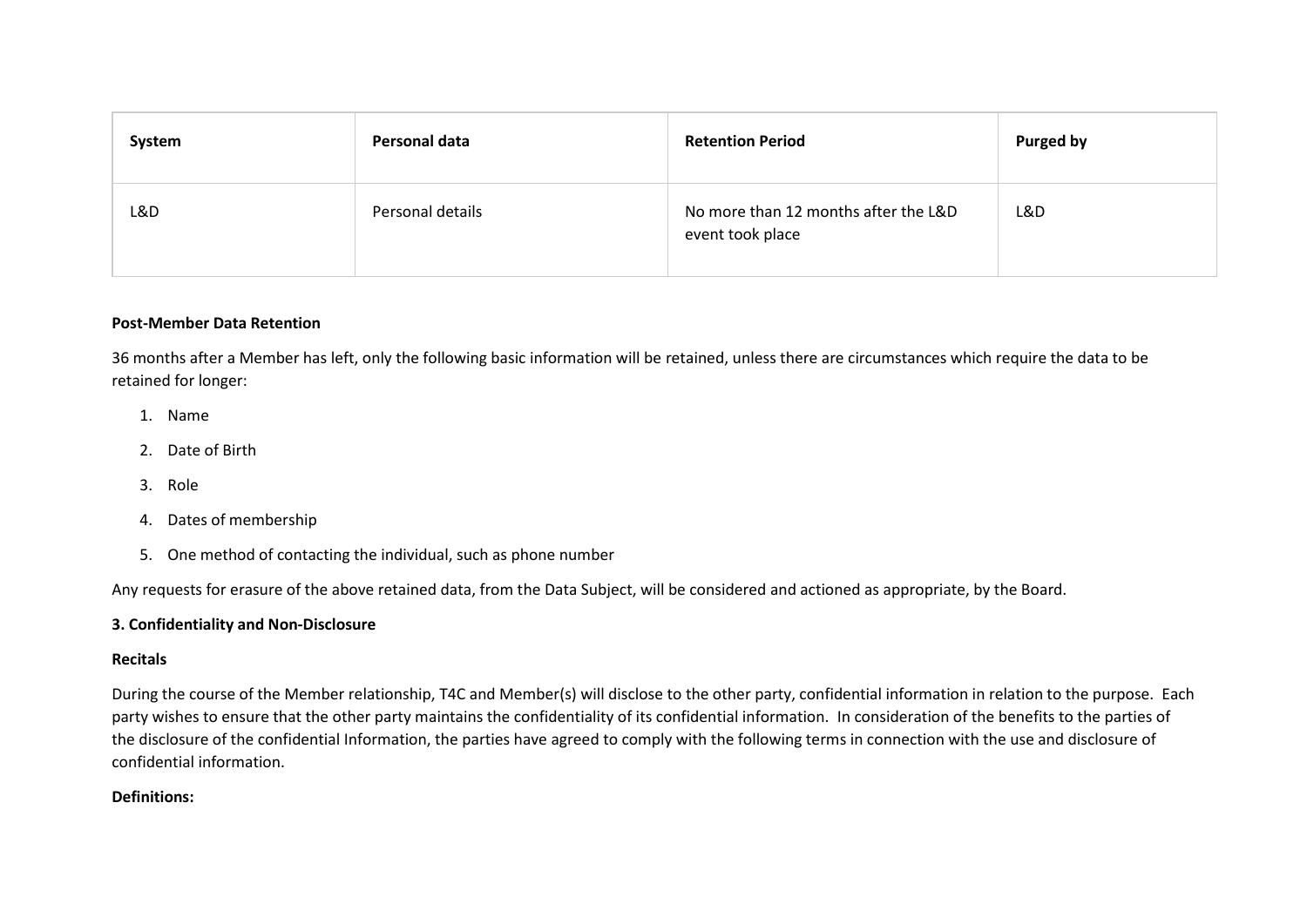### **"Affiliate"**

In relation to a body corporate, any subsidiary, subsidiary undertaking or holding company of this body corporate, and any subsidiary or subsidiary undertaking of such holding company for the time being as defined in section 1159 of the Companies Act 2006

# **"Confidential Information"**

Means any knowledge, data, trade secrets, business plans, financial, operational, commercial or other information of the Disclosing Party and/or Affiliate which is disclosed by the Disclosing Party to the Receiving Party, including (without limitation) any information specifically identified in this Agreement, and any such ideas, inventions, designs, drawings, diagrams, specifications, software, compositions, formulae, schematics, methods, techniques, plans, instructions, processes, procedures, structures, research and development, test data, results, models, prototypes, and samples, and any prices, costs, statistics, or other business, financial or customer information, and any information relating to the Disclosing Party's business, products, services, technology, plans, capabilities, and activities;

# **"Disclosing Party"**

The party disclosing confidential information to the other party;

# **"Proper Use"**

The use of confidential information wholly, necessarily and exclusively for the Purpose.

### **"Purpose"**

Shall mean any discussions and negotiations between the parties, concerning or in connection with the individual's employment with T4C.

# **"Recipient"**

The party receiving confidential information from the other party;

# **"Representatives"**

Directors, officers, employees, contractors, sub-contractors, agents, advisers and representatives of the Disclosing Party.

In consideration of the Disclosing Party disclosing Confidential Information to the Recipient, the Recipient undertakes:

• to use such confidential information, only for the proper use;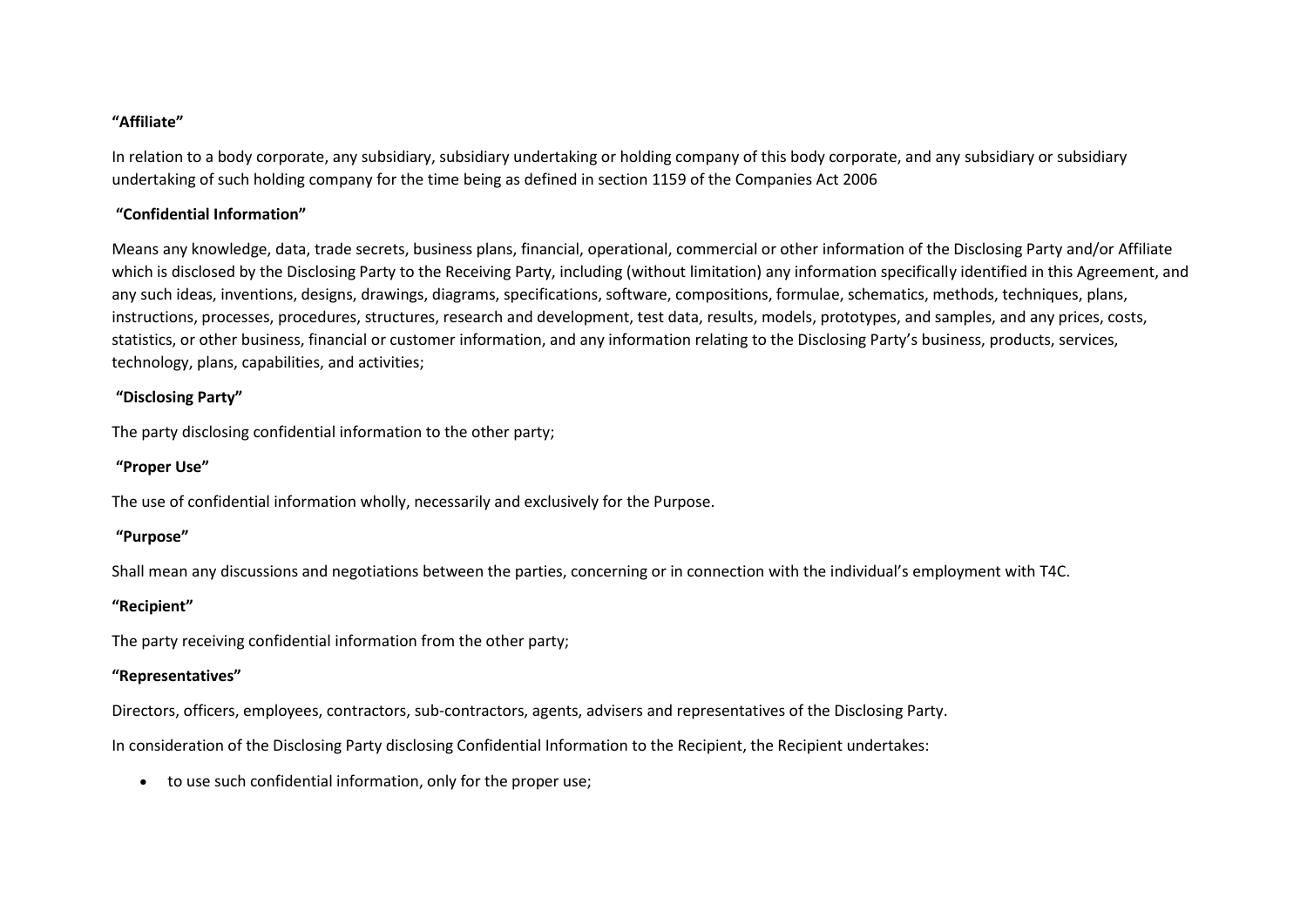- to keep confidential all confidential information that it may acquire in any manner;
- to permit access to all confidential information only to such of its Members as need such confidential information for the proper use, and inform each of them of the confidential nature of the confidential information and of the recipient's obligations;
- not disclose confidential information to any third party who has not entered into a confidentiality agreement on the same terms as those contained herein and then only with the written authority of the disclosing party;
- forthwith to notify the disclosing party of all (suspected or actual) unauthorised disclosures of the confidential information and thereafter to take all such steps to protect the confidentiality of the confidential information as the disclosing Party may reasonably require;
- to make copies of the confidential information only to the extent strictly necessary for the proper use;
- at the request of the disclosing party, made at any time, deliver to the disclosing party or destroy all documents and other material (including all copies) in the possession, custody or control of the recipient that bear or incorporate any part of the confidential information save that the recipient shall be entitled to:
- destroy any documents or material prepared by it or on its behalf for the purpose; and
- retain copies of any documents or material prepared by it or on its behalf for the purpose where this is necessary for regulatory or statutory requirements.

### **Exceptions**

The recipient shall not be bound by the provisions contained in this section of this policy, if such confidential information:

was already in the lawful possession of the recipient and at its free disposal before the disclosure by the disclosing party to the recipient;

is lawfully disclosed to the recipient without any obligations of confidence by a third party;

is or becomes generally available to the public in printed publications in general circulation through no act or default on the part of the recipient or the recipient's agents or employees;

is replicated by development independently carried out by or for it by an Member or other person without access to or knowledge of the confidential information;

is required to be disclosed in any legal proceedings or by any government body or regulatory authority or court of comparable and competent jurisdiction.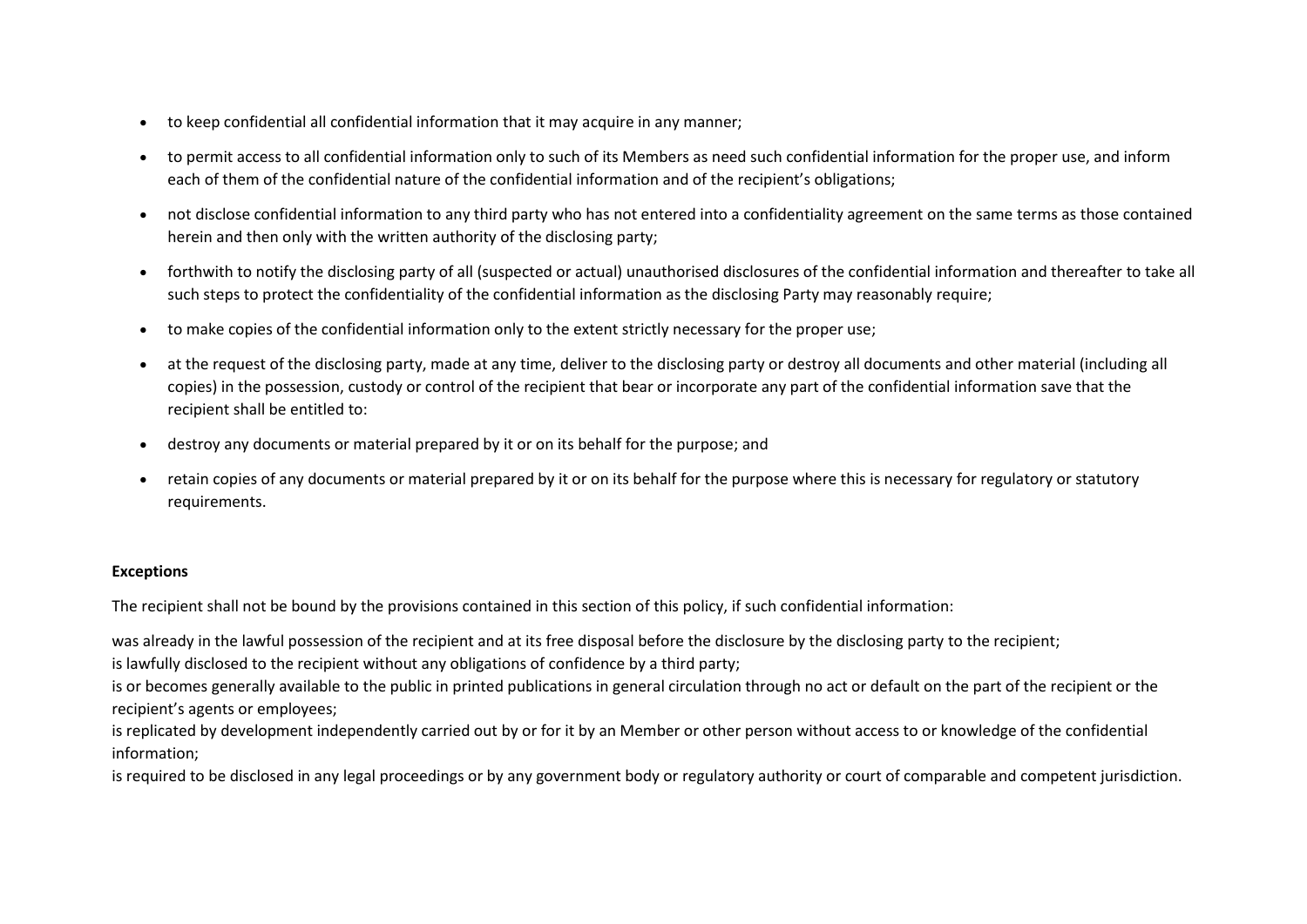### **4. Information Sharing and Third Party Data Processing**

### **Background**

The controller processes personal data in connection with its business activities;

The processor processes personal data on behalf of other businesses and organisations;

The controller may engage the services of the processor to process personal data on its behalf;

Article 28 of the General Data Protection Regulation 2016 (as hereinafter defined as 'GDPR') provides that, where processing of personal data is carried out by a processor on behalf of a data controller the controller must choose a processor providing sufficient guarantees in respect of the technical security measures and organisational measures governing the processing to be carried out, and must ensure compliance with those measures;

Article 29 of the GDPR requires that where processing is carried out by a processor on behalf of a controller such processing shall be governed by a contract or legal act binding the processor to the controller stipulating, in particular, that the processor shall act only on instructions from the controller and shall comply with the technical and organisational measures required under the GDPR to protect personal data against accidental or unlawful destruction or accidental loss, alternation, unauthorised disclosure or access and against all other unlawful forms of processing;

In compliance with the above-mentioned provisions of Article 28 of the GDPR, the controller and processor will enter into a processing security agreement.

### **Definitions and Interpretation**

"**GDPR**" means the General Data Protection Regulation 2016 on the protection of individuals with regard to the security and processing of personal data and on the free movement of such data;

"**national law**" shall mean the law of the country in which the processor is established;

"**personal data**" shall mean any information relating to an identified or identifiable natural person ('data subject'); an identifiable person is one who can be identified, directly or indirectly, in particular by reference to an identification number or to one or more factors specific to his physical, physiological, mental, economic cultural or social identity;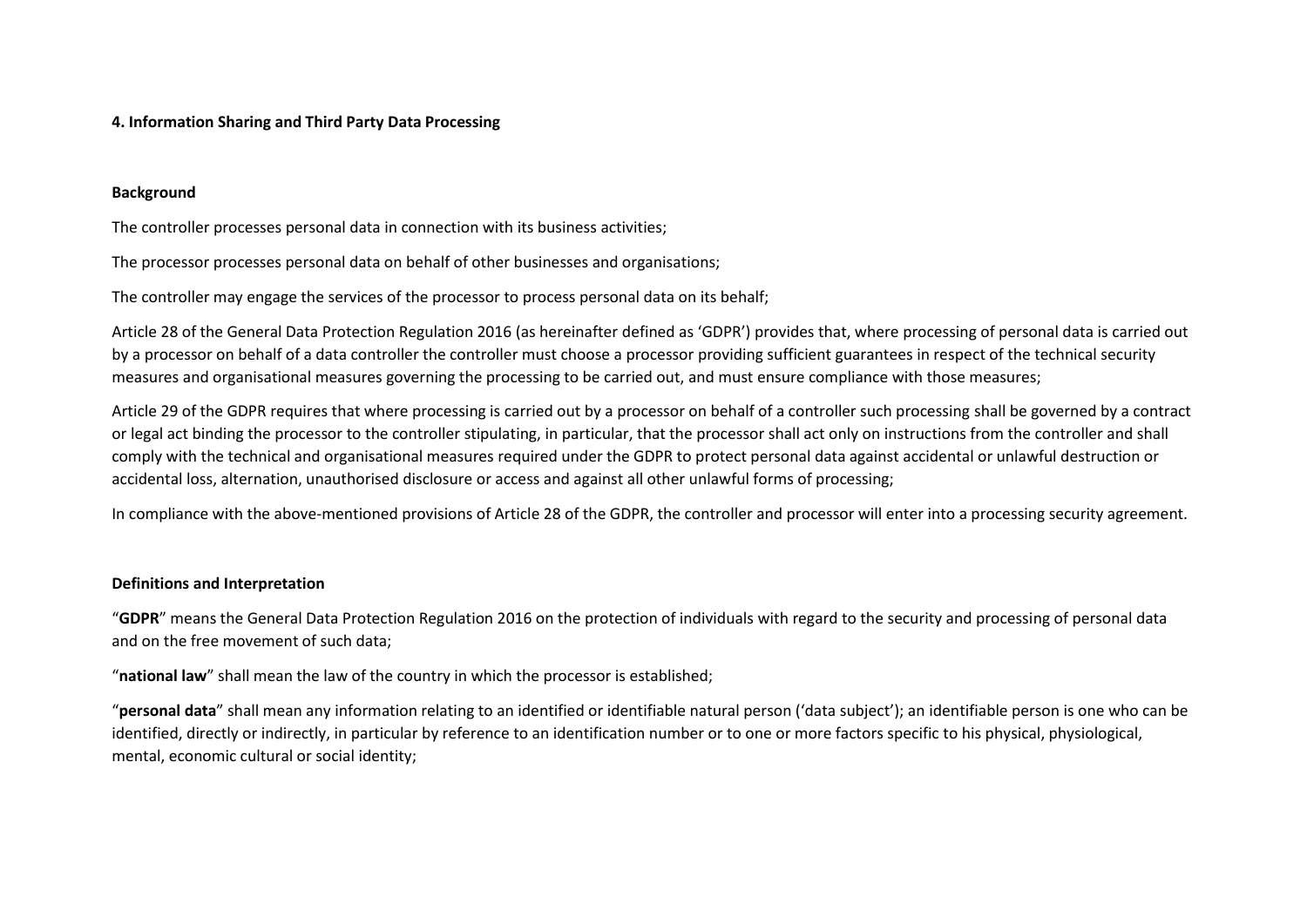"**processing of personal data**" shall mean any operation or set of operations which is performed upon personal data, whether or not by automatic means, such as collection, recording, organisation, storage, adaptation or alternation, retrieval, consultation, use, disclosure by transmission, dissemination or otherwise making available, alignment or combination, blocking, erasure or destruction;

"**sub-contract**" and "**sub-contracting**" and shall mean the process by which either party arranges for a third party to carry out its obligations under this agreement and "**Sub Contractor**" or "**Sub-Processor**" shall mean the party to whom the obligations are subcontracted; and

"**Technical and organisational security measures**" shall mean measures to protect personal data against accidental or unlawful destruction or accidental loss, alternation, unauthorised disclosure or access and against all other unlawful forms of processing.

### **Consideration**

In consideration of the controller engaging the services of the processor to process personal data on its behalf, the processor will comply with the security, confidentiality and other obligations imposed on it under the Agreement and of the GDPR.

#### **Security Obligations and Responsibilities of the Processor**

- In accordance with Article 29, the processor shall only carry out those actions in respect of the personal data processed on behalf of the controller as are expressly authorised by the controller.
- The processor shall take all technical and organisational security measures required, in line with Article 32 of the GDPR, to protect personal data processed by the processor on behalf of the controller against unlawful forms of processing.
- The processor will ensure that people processing the data are subject to a duty of confidence and will take appropriate security measures to ensure the security of processing, in accordance with Article 32.
- In accordance with Article 28.2, where the processor, with the consent of the controller, sub-contracts its obligations under the agreement it shall do so only by way of a written agreement with the sub-contractor which imposes the same obligations in relation to the security of the processing on the sub-contractor as are imposed on the Processor under this Agreement.
- For the avoidance of doubt, where the sub-contractor fails to fulfil its obligations under any sub-processing agreement, the processor shall remain fully liable to the controller for the fulfilment of its obligations under the agreement and will notify the controller of any breach of personal data (Article 33).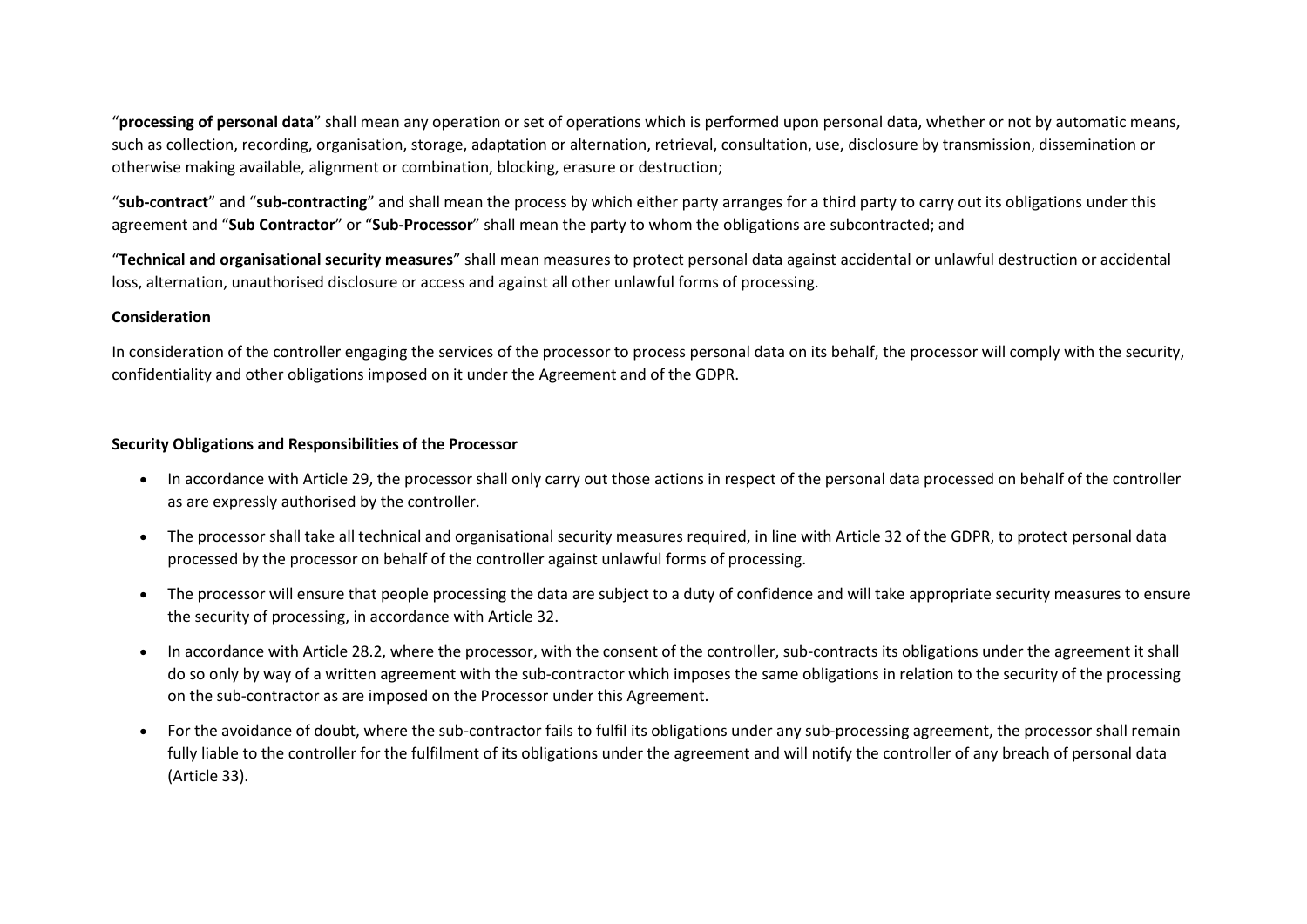- The processor must inform the data controller of any change of sub-processor and will afford the data controller the opportunity to object.
- The processor will assist the data controller in providing subject access and allowing data subjects to exercise their rights under the GDPR.
- The processor must assist the data controller in meeting its GDPR obligations in relation to the security of processing, the notification of personal data breaches and data protection impact assessments and will keep a record of its processing activities (Article 30.2).
- The processor must delete or return all personal data to the controller as requested at the end of the contract; and the processor must submit to audits and inspections (Article 31) and must consult with the Information Commissioner's Office (ICO) as the UK's supervisory authority (Article 36), provide the Controller with whatever information it needs to ensure that both processor and controller are meeting their Article 28 obligations, and tell the controller immediately and without undue delay if it is asked to do something infringing the GDPR.
- The processor will be liable for any fines, penalties and payments of compensation if it fails to meet its obligations of the GDPR where any breaches of personal data occur, in accordance with Articles 82, 83 and 84.
- In accordance with Article 35, the processor will carry out Data Protection Impact Assessments (DPIAs) and will assist the data controller in carrying out such. The processor will assist the data controller in consulting with the ICO where a DPIA indicates an unmitigated high risk to the processing (Article 36).
- The processor will designate a Data Protection Officer, as appropriate, and will provide protection from dismissal for the purpose of carrying out their duties in accordance with the GDPR. The processor will also ensure that the Data Protection Officer has the resources he/she needs to fulfil their role (Article 37).

### **Confidentiality**

- The processor will maintain the personal data processed by the processor on behalf of the controller, in confidence. In particular, the processor will not, without the prior written consent of the controller, disclose any personal data supplied to the processor by, for, or on behalf of, the controller to any third party.
- The processor will not make any use of any personal data supplied to it by the controller otherwise than in connection with the provision of services to the controller.
- The obligations above will continue for a period of five years after the cessation of the provision of services by the processor to the controller.